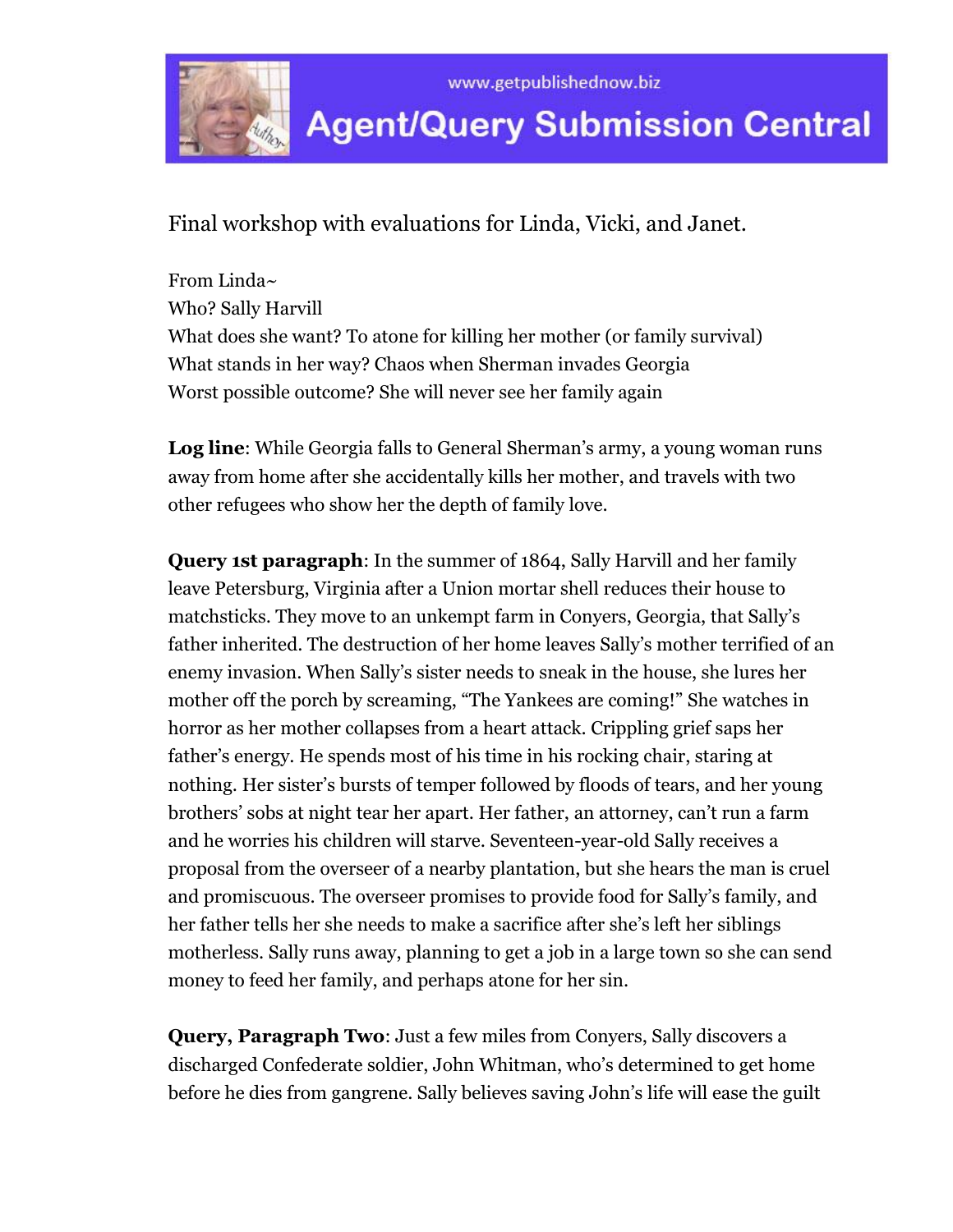that tortures her. Desperate for help, Sally finds a farm with one resident, Ruth, a black slave "doctor". She cures John's infection. By mid-October John is well and anxious to continue his journey. When he hears Sherman's armies are staying in Atlanta, he decides to leave immediately. Sally joins him since he's going to Augusta, a city likely to offer employment. Ruth hesitates to go with them. Her son has escaped into Sherman's lines and enlisted in a colored regiment. She believes he'll come to her cabin after the war, and she wants to be there. John convinces her she'll run out of food if she stays. The three of them Ruth go with John and Sally to Covington. They find it in shambles after thousands of Union soldiers have passed through. Sherman's troops have also visited Conyers, Sally insists she must check on her family without being seen. Once she sees everyone is well, she is anxious to leave, but John wants her to stay there. Ruth stops the argument by telling John Sally is pregnant and ashamed to go home. Sally has fallen in love with John, and she's angry that Ruth's lie lowers his opinion of her. Ruth is upset that John won't tell Sally he has a fiancée. As the three travelers approach John's home, they don't know what fate waits for them, hope, sorrow, or disillusionment. Will Sally win John's love and learn to accept the forgiveness her family offers?

I NEED TO CUT 150 WORDS.

# **MY COMMENTS:**

As written, this is not a query, but more an important description for you to trim and hone into more of a query format.

I feel as if you haven't reached the bottom line for your story core. WHAT IS HER BOTTOM LINE? GUILT RELIEF IS THE MOST IMPORTANT THING SHE WANTS.

Is her quest to get away from the family? From the guilt she feels coming from them. Ages of siblings. 5, 7, and 15 and brother in army.

### You wrote:

**Query 1st paragraph**: In the summer of 1864, Sally Harvill and her family leave Petersburg, Virginia after a Union mortar shell reduces their house to matchsticks. They move to an unkempt farm in Conyers, Georgia, that Sally's father inherited. The destruction of her home leaves Sally's mother terrified of an enemy invasion. When Sally's sister needs to sneak in the house, WHY? she lures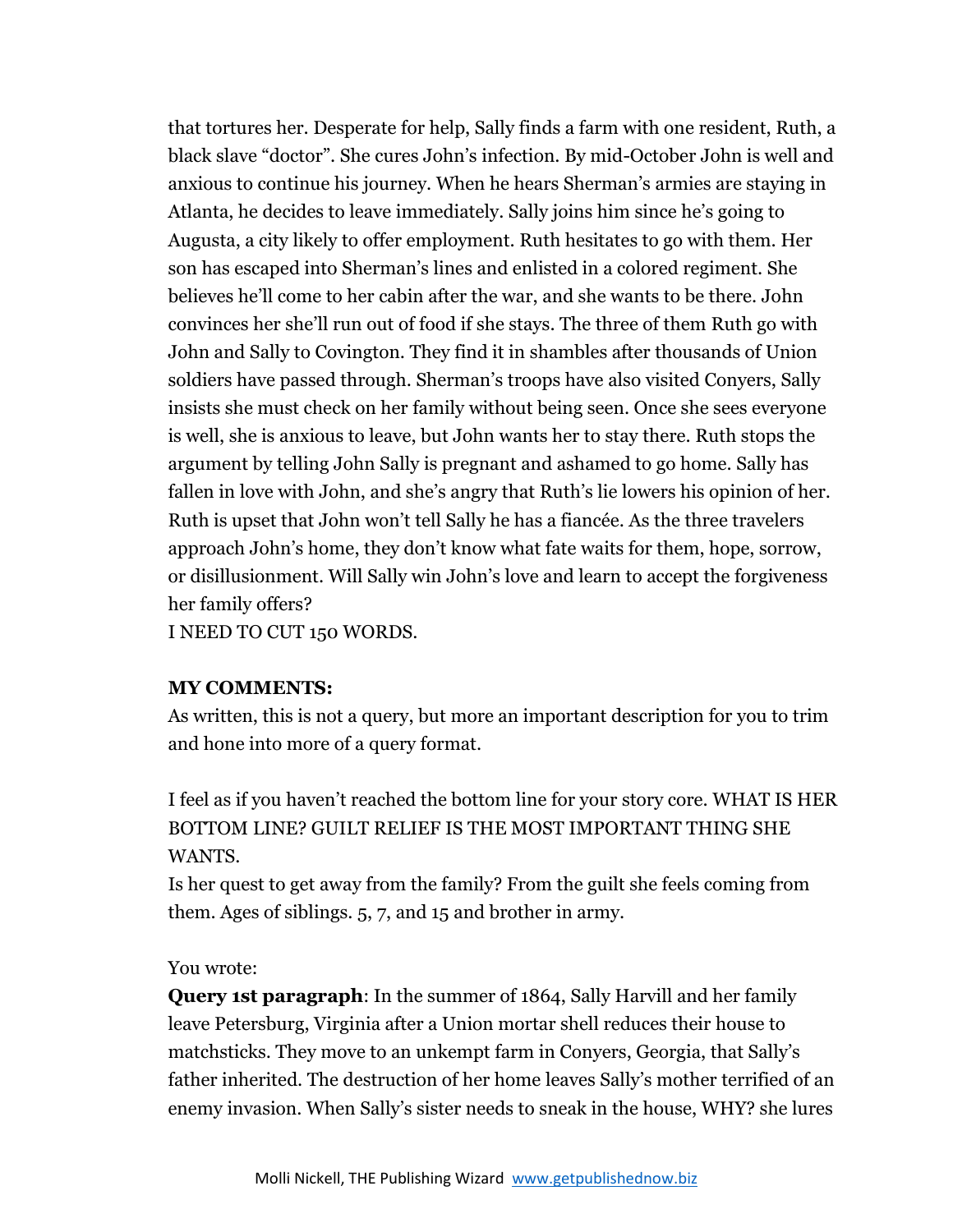her mother off the porch by screaming, "The Yankees are coming!" She watches in horror as her mother collapses from a heart attack. Crippling grief saps her father's energy. He spends most of his time in his rocking chair, staring at nothing. Her sister's bursts of temper followed by floods of tears, and her young brothers' sobs at night tear her apart. Her father, an attorney, can't run a farm and he worries his children will starve. TIGHTEN THIS: WHEN HER FAMILY IS THREATENED BY STARVATION, HER FATHER PARALYZED WITH GRIEF AND HER SIBLINGS STRUGGLING WITH THE LOSS OF THEIR MOTHER, Seventeen-year-old Sally receives a proposal from the overseer of a nearby plantation, but she hears the man is cruel and promiscuous. HE The overseer promises to provide food for Sally's family, and her father tells her she needs to make a sacrifice after she's left her siblings motherless. Sally runs away, planning to get a job in a NAME THE CITY large town so she can send money to feed her family, and perhaps atone for her sin. SO, WHERE'S THE TEASE?

THE FAMILY needs saving. She becomes the most logical one. Marriage is one answer, but finding her way to a city for work is another.

**Query, Paragraph Two**: Just a few miles from Conyers, Sally discovers a discharged Confederate soldier, John Whitman, who's determined to get home before he dies from gangrene. Sally believes saving John's life will ease the guilt that tortures her. HOW WILL SAVING HIS LIFE FEED HER FAMILY AND CHANGE THEIR DESPERATE SITUATION? DOESN'T MAKE SENSE THAT SHE WOULD CHANGE COURSE. Desperate for help, Sally finds a farm with one resident, Ruth, a black slave "doctor". She cures John's infection. By mid-October John is well and anxious to continue his journey. When he hears Sherman's armies are staying in Atlanta, he decides to leave immediately. THE POWER OF YOUR STORY JUST SHIFTED TO JOHN WHO MAKES THE DECISION TO GO TO AUGUSTA WITH SALLY AND RUTH, DESPITE THEIR MISGIVINGS. Sally joins him since he's going to Augusta, a city likely to offer employment. Ruth hesitates to go with them. Her son has escaped into Sherman's lines and enlisted in a colored regiment. She believes he'll come to her cabin after the war, and she wants to be there. John convinces her she'll run out of food if she stays. The three of them Ruth go with John and Sally to Covington. They find it in shambles after thousands of Union soldiers have passed through. Sherman's troops have also visited Conyers, Sally insists she must check on her family without being seen.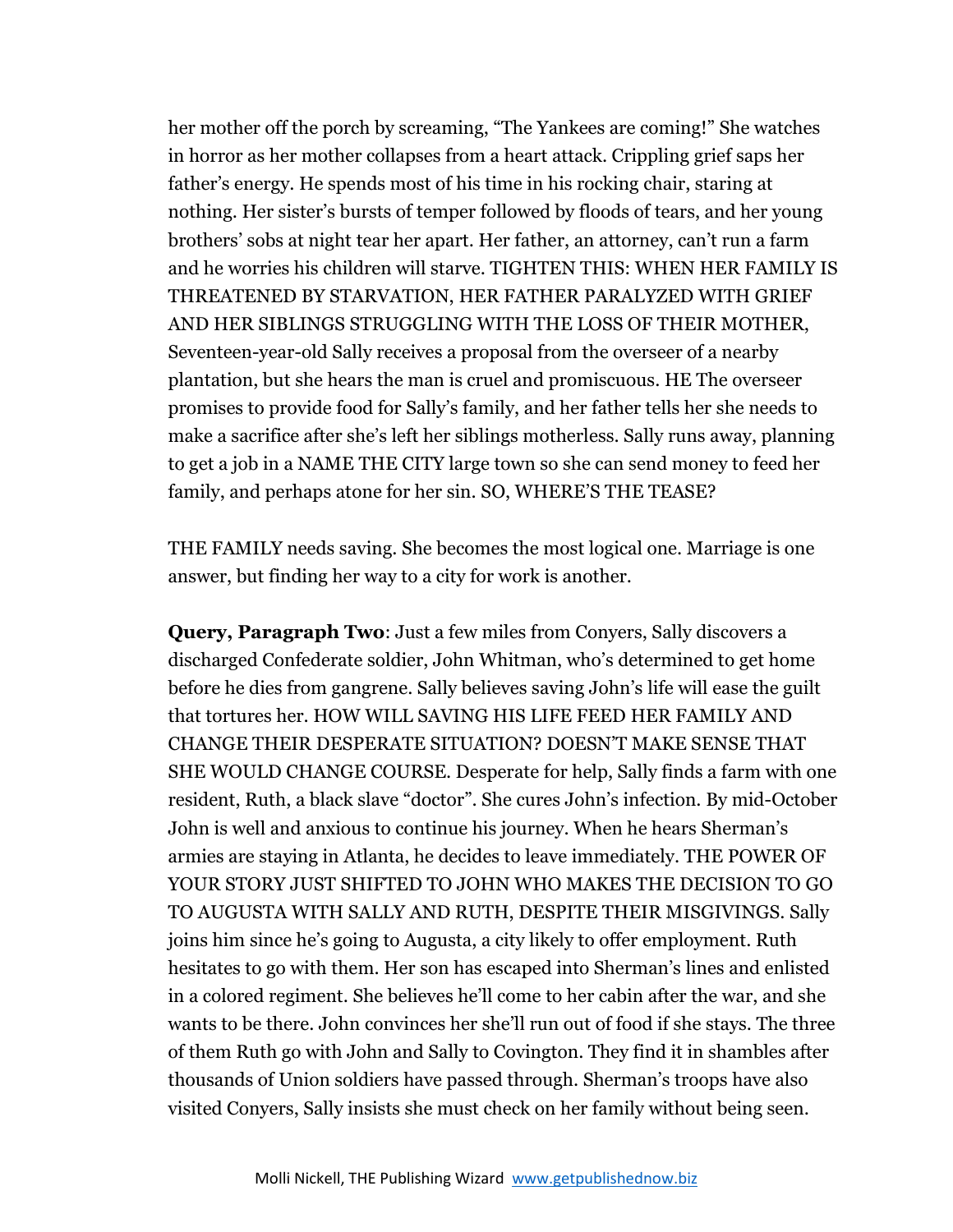Once she sees everyone is well, DOES IT MATTER HOW THEY SURVIVED? DO THEY STILL NEED HER HELP? she is anxious to leave, but John wants her to stay there. Ruth stops the argument by telling John Sally is pregnant and ashamed to go home. PREGNANT BY JOHN? NO. TIME LINE IS UNCLEAR. WOULDN'T HE WANT TO MARRY HER? Sally has fallen in love with John, and she's angry that Ruth's lie lowers his opinion of her. AHAH! SHE IS NOT PREGNANT? YES OR NO? Ruth is upset that John won't tell Sally he has a fiancée. As the three travelers approach John's home. They don't know what fate waits for them, hope, sorrow, or disillusionment. NICE CHOICE OF THREE REVEALING WORDS Will Sally win John's love and learn to accept the forgiveness her family offers? WHAT FORGIVENESS? WHEN DID THIS OCCUR AND/OR HOW DOES SHE KNOW SINCE SHE HASN'T SPOKEN WITH THEM? She needs to find someone to guide her to where she wants to go. Going to Augusta to find factory work. One of the higher paying jobs women can find at that time.

# Vicki~look at Vicki on Facebook HW for 3.31

### From Janet, her first 20 pages:

Tapping into her intellect and femininity, Grace appeals to Beau's masculine desires with flirtations and food. She provides support to Gen who also has been wounded by marital infidelity. On Christmas Day, Lily cries when she receives a bike from Beau. She tells him "only daddies should give bikes to little girls." Touched by Lily's tears, Beau realizes he how much wants her and Grace in his life. The next day he asks Grace and Lily to marry him. Six months later, Lily announces to the wedding guests, "We just got married."

#### NAGNAGNAG:

I'M STICKING TO MY EARLIER COMMENT THAT BEAU MAKES THE DECISION TO ASK HER. TAKES AWAY HER POWER. CAN'T SHE ASK HIM? YOUR STORY IS VERY "NOW," ESPECIALLY WITH GAY NEXT DOOR NEIGHBORS. INSTEAD OF WAITING FOR HIM TO ASK, DON'T EMPOWERED WOMEN, LIKE GRACE, ASK FOR WHAT THEY WANT WITHOUT MANUPILATING THE SITUATION? OK I'VE SAID MY PIECE ON THIS POINT.

#### **NOTE:**

**This is how Janet's manuscript sample pages will be read by the agents she is querying.**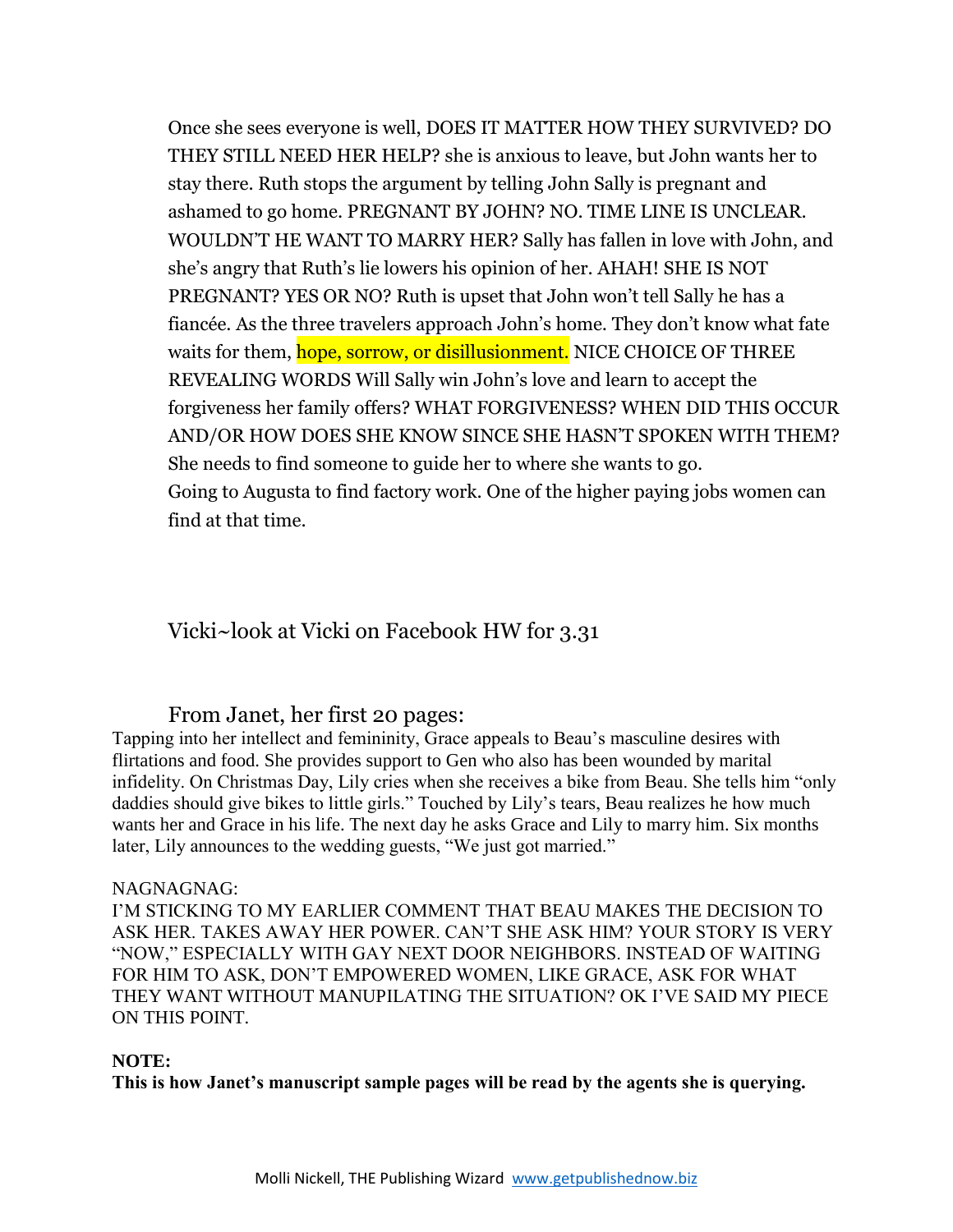## **Chapter 1**

December 2008

"Whoa, Dr. B!" A male student raced toward the English Department just as Dr. Grace Black-Stone headed to the exit. "Your Beemer's been beamed."

She came to an abrupt halt. "What are you talking about?"

He panted and pointed outside. "You gotta check it out."

Grace hustled past him and swatted open the double doors. Campus security cruisers blocked the street. A fire truck rumbled in the faculty parking lot.

Then she saw it.

The obelisk of an I-beam rose into the air, attached by a chain to the long arm of a tower crane. A second, shorter chain dangled in the wind. The opposite end of the girder had imbedded itself into the middle of a BMW and folded it upward like a taco.

Grace choked down a snort of hysteria. Her dead husband's babe-mobile was impaled with the biggest phallic weapon of destruction she'd ever seen. She skirted milling spectators and headed to the curb.

The girder swayed in a strong gust of wind. A fireman, spraying a foamy chemical around the car, shouted and backed away. From a cluster of hard-hatted workers one man sprang forward and climbed into the crane's cab with nimble grace. He lowered the beam toward the upturned front bumper. Metal screeched as the vehicle collapsed under the weight.

Another worker in a hard hat intercepted Grace when she crossed the street. "You have to stay back, Miss." With his hand on her elbow, he turned her around. "Do you happen to know the name of the professor who owns the BMW?"

"Black-Stone"

"Is he in there?" He nodded to the building ahead of them.

"I'm Dr. Black-Stone."

His eyes widened. Without a word, he spun and propelled her back toward the scene of the accident.

Meanwhile, the quick-thinking hero who HAD lowered the beam descended from the cab. With long strides he headed back toward the men. "Where the hell is Joe?"

"He's getting the professor who owns the car."

"Goddamn it!" The man joined the other hard hats. "Why couldn't the four-eyed, pencil-necked nerd have a Kia or Escort? This is a fucking disaster."

"Uh, Boss." Joe halted with Grace behind the group. "This is Dr. Black-Stone, the car's owner." The boss spun around and cocked his head. He stood over six feet tall, tanned, and muscled. Thick dark brows arched above golden eyes. Cropped brown hair furred his head and stubble

darkened his cheeks and chin. He frowned as he peered at her. "Gigi?"

She forced a smile at her rejected **speed date #10.** "Hello, Beau."

Chapter 2

Beau seemed larger and more imposing in work clothes. He raised his eyebrows. "Dr. Black-Stone, huh? It's nice to see you again."

Grace tilted her blonde head back to look at his face. "What happened?" Her voice was croaky. "We're not really sure. I'm sorry about your car. What do you need me to do right now?" Kiss me. The words raced unbidden through her brain. A pulse deep inside throbbed with the

involuntary clenching in her belly. She cleared her throat and checked her watch. "I have to make arrangements to pick up my daughter at three. Can I get some things out of my car?"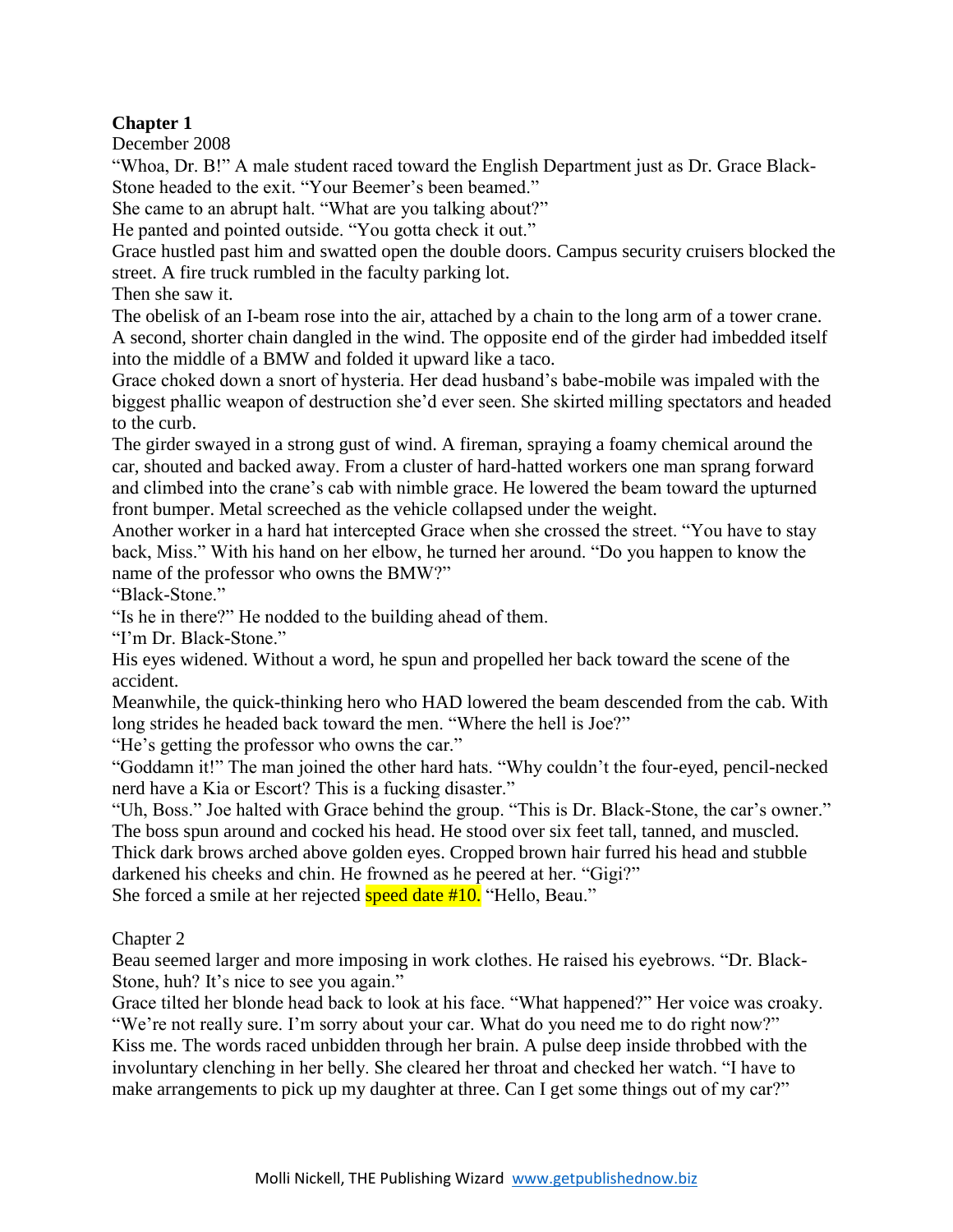Beau gave her a bug-eyed look. He spoke in measured tones like he had to explain a vague concept to a dull-witted individual. "It's too dangerous. We can't get close. The gas line ruptured. What's so important in there?"

Joe stood beside Beau and smirked. The other workmen had tuned into the conversation like curious children eavesdropping on an adult conversation. Several snickered. Beau flashed a patronizing smile.

Grace assumed a look of intense concentration. "Well, let's see. Because Christmas is in a couple weeks, I was storing presents in my car until I could get them wrapped. I had two Gucci handbags, one for my mother and sister. I had two new iPods for my niece and nephew." Beau gave her a sharp look, but she continued her recitation. "There's a TomTom satellite navigator for my brother and a new MacBook laptop for my father." The faintest hint of belligerence crept into her voice. "My daughter will be disappointed if I can't get replacements for her Leap Frog computer system and singing Hannah Montana doll."

All the men faced her with expressions of stunned amazement. The only one who looked skeptical was Beau. "Is there more?"

Yeah. I wish I had all those relatives to buy presents for. "Last, but not least, I had my grandmother's fifty year collection of Hummel figurines in the trunk." Grace gave him a baleful stare. "We pencil-necked nerds know how to shop and pack a car."

Their stare-down lasted several seconds, then Beau smiled. "You certainly do. What do you need from..."... He pointed to the twisted heap of metal. "What do you need from there right now.?" "I wonder if the transponder for the entry gate at my development and my SunPass device are salvageable. They were on the left side of the windshield. And I'll need to buy my daughter a new car seat before I pick her up."

"Can you give me some time to get things in order here? I can take you to get a car seat and pick up your daughter. Afterward, I'll make sure you get home. How does that sound?"

She checked her watch again. "Remember I need to be at her preschool by three."

"How about waiting in my car to save time? It's right over there." He pointed to the street then looked a little sheepish. "It's the black BMW." They walked to his car, a newer model than hers. He opened the passenger door. "How much of the story about the car's contents is true? I'm just asking as a heads-up for insurance."

"Don't worry. No Christmas presents were in there."

Grace settled in the front seat and watched the crew's efforts to reattach the beam to the crane. After nothing much happened, she graded exams. At one-thirty, she beeped the horn and pointed to her watch when she had Beau's attention. He nodded and held up his finger. She returned to her work and lost track of time. When she looked at the dashboard clock, it was two-fifteen. This time she held the horn down until Beau came on the run.

He flung himself behind the wheel and started the car. "Sorry. Where to?"

She was angry with him for the wait and herself for not paying attention to the time. "We'll have to pick up Lily first."

"What about the car seat?"

"Her preschool is not far from the store. You better drive as carefully as you can. I may be reasonable about my car, but I will go psycho on you if anything happens to my daughter." She directed him to the Montessori Early Childhood Education Center. Beau waited in the car while she went inside. In a few minutes, she returned with a **blonde pixie in white tights, a pink** corduroy skirt, and a white, long-sleeved shirt.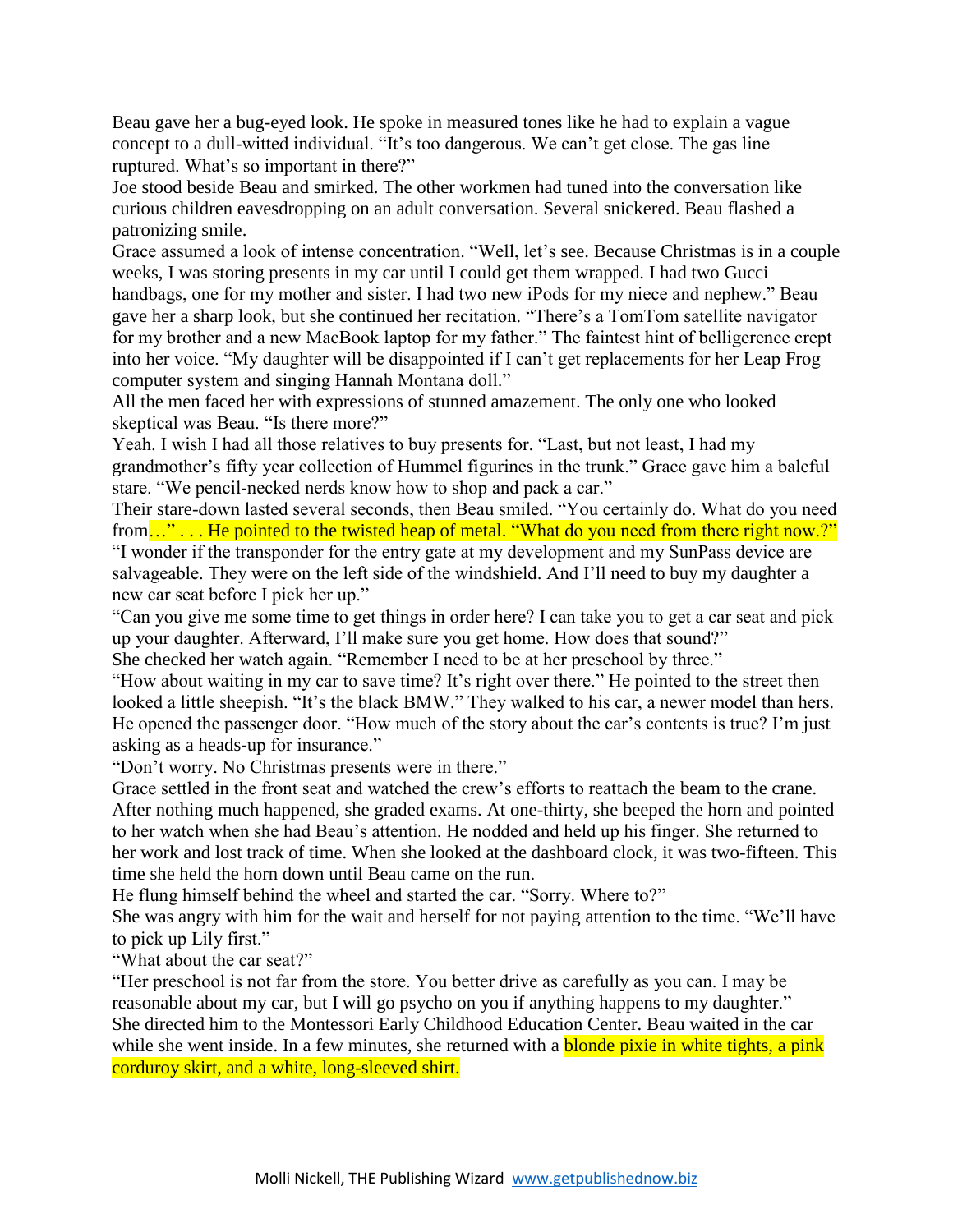Grace knelt to face Lily. "I need to talk to you. There was an accident with my car. A big metal bar fell on it."

"No, Mommy. Your car's there." She pointed to the black BMW which idled at the curb.

"That belongs to the man who's taking us home. But first, we need to buy you a new car seat." Grace walked Lily to the rear passenger door and deposited her Dora the Explorer backpack on the floor. The little girl crawled inside. Beau turned with his arm stretched across the center console. Grace reached over the small body to fasten the center seatbelt.

Beau smiled. "Hi."

Lily stared at him. "What's your name?"

Before he could answer, Grace said, "Mr. Charvet. Right?" Beau nodded. The lettering on his hard hat was Charvet Crane. Grace sat next to her daughter and shut the door. "I'm going to sit with her until we get to the store."

The little girl leaned forward. "My name is Lily Anne Stone."

Beau twisted to face her. "Isn't your name Black-Stone like your mother's?"

Lily frowned. "Mommy's name is Stone. Like mine."

Grace patted her daughter's knee. "Black-Stone is my hyphenated professional name. In my personal life, I go by Grace Stone."

Beau blinked. "I thought your name was Gigi."

"Mommy's name isn't Gigi!" Lily squealed with annoyance.

Grace sighed and directed her explanation to Lily. "Gigi was my nickname when I was little like you."

Beau put the car in gear and headed out of the parking lot .

Lily stared at the back of his head. "What's the man's name, Mommy?"

"I told you. Mr. Charvet."

"What's his other name?"

He spoke over his shoulder. "Beau."

"Mommy, can I call him Mr. Beau?"

"Yes, you can call him Mister Beau."

They rode for several minutes in silence until Lily spoke. "Mr. Beau, my daddy's in heaven. Maxi and Erin have two daddies. I only have mommy."

His gaze remained focused out the windshield. "I'm sorry to hear that."

In the last several months, Lily had become concerned with her lack of a father and peppered Grace daily with questions and demands about getting a new one. She refused to accept that it wasn't as easy as ordering pizza<del>, even though a man always came to the house when you did it.</del> "Do you have any little girls, Mr. Beau?"

He stopped at a traffic light and craned his neck around. "Not yet."

"Why not?"

"Because I haven't found a mommy for my little girl or boy."

Lily's face soured. "A boy?"

"What's wrong with boys?"

"They only want one thing."

Beau's shoulders shook in silent laughter. "What's that?"

"Video games. They won't play house. They don't like dolls. They—"

The light had changed to green and a car behind them honked. Beau faced forward and accelerated through the intersection.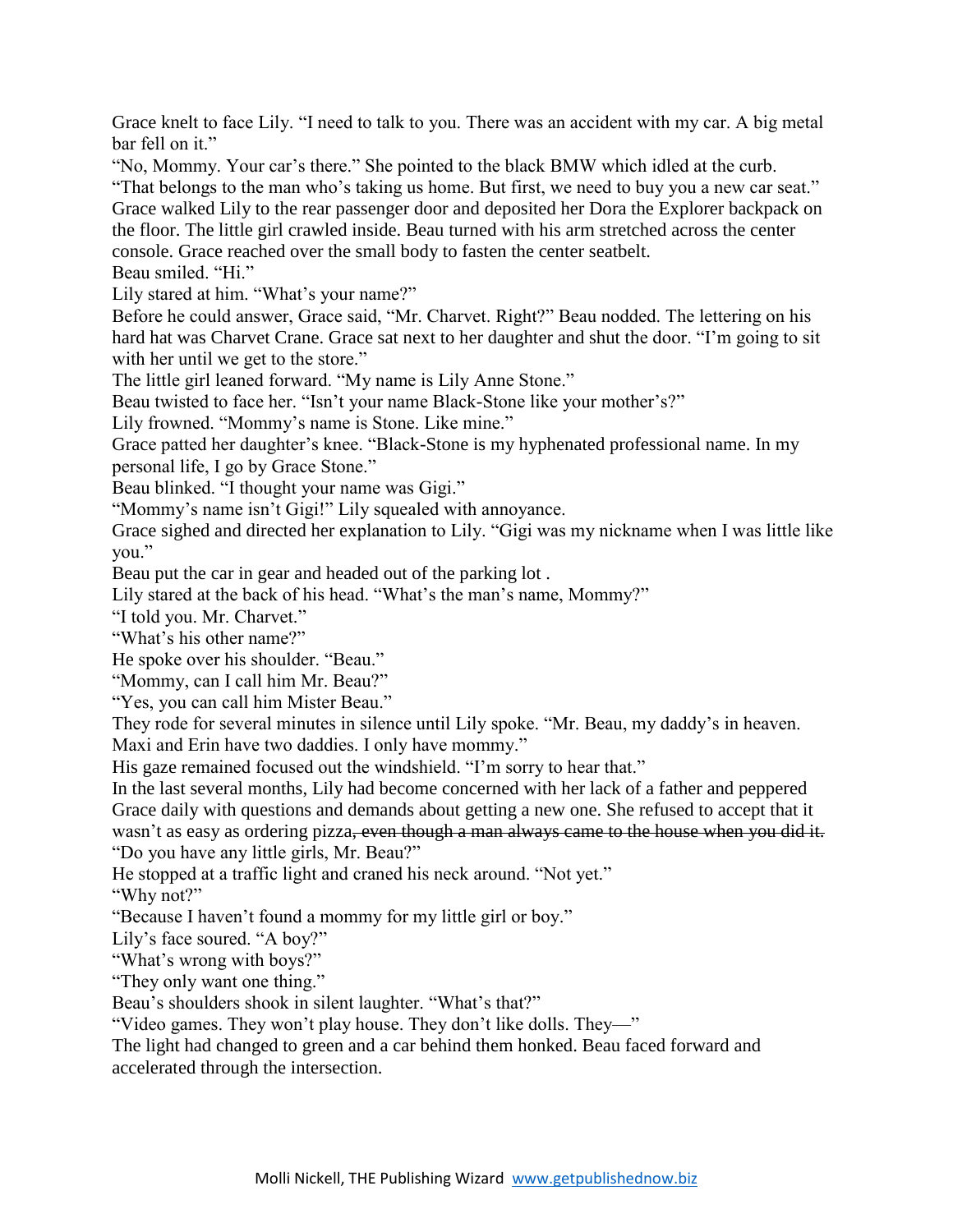Grace looked down at her daughter. "Remember what I said about letting the driver concentrate on the road."

"Does Mr. Beau know who broke our car?"

"Yes. It's a man who works for him."

"Did Mr. Beau put him in timeout?" Suppressed sputters sounded from the front seat. "Brandon was in timeout today. He ran into Tyler two times with the Big Wheel. He said it was a accident."

"Well, this was an accident. A chain broke and a heavy bar dropped on the car."

A few minutes later, they arrived at Babies 'R' Us. Grace unfastened her seat belt and Lily's. She opened the door, climbed out.

When Lily got off the seat, she tapped Beau's shoulder. "You coming?"

"I sure am." He opened the driver's door and walked with them to the double doors.

Lily wrapped her palm around his pinkie and ring fingers. "Let's go, Mr. Beau." She pulled him inside.

Once inside, Grace scanned the overhead signs and led them to the car seat display. The store had two with a five point harness upholstered in pink, Lily's favorite color.

Beau asked questions and read the product information about construction and safety. "I'll pay for it. My secretary will take care of filing receipts for the claim. It'll be one less thing you have to do."

At the car, Beau followed Grace's directions for getting the base secured. At one point, his hand brushed against her breast. They both froze and Grace backed away from the open door. Once Lily was buckled in, Grace sat up front to give Beau directions. At the entrance to her gated community, a pickup truck with Charvet Crane painted on the door idled at the curb.

Beau pulled in behind it. "That's my ride. You can drive my car until you get a new one. Let me check with Joe and see if they got your transponders out."

"Wait. I can't take your car. What if something happens to it?"

"It's insured. Besides, you're used to driving a BMW." He climbed out and shut the door.

Grace turned to face Lily, "I'll be right back." She exited the car and approached the men.

"Here's your toll road and gate devices." Beau handed her the items. "If they don't work, let me know. We also have the paperwork from the glove box."

"How did Joe know where I live?"

Beau pointed to the paperwork in her hand. "From your registration. We needed it for my insurance and to schedule the tow. Can I get a contact number for you?" Grace rattled off her mobile number which he put into his phone. He handed her a business card. "I'll be in touch. Is it okay if I say goodbye to Lily?"

She nodded.

Beau walked to the rear door and opened it. He bent down and had a quick conversation with the little girl. Lily wrapped her arms around his neck and kissed his cheek.

He returned with a wide grin. "She's a great little girl. If you need anything, call me."

Quickly he pecked at Grace's cheek, walked to the truck, and waved goodbye.

Inside the BMW, Lily giggled from the back seat. "Mr. Beau kissed you, Mommy."

### **Chapter 3**

The following morning Grace dropped Lily next door then headed to her advanced yoga class. Grace's devotion to the regimen enabled her to sail through natural childbirth. She did her best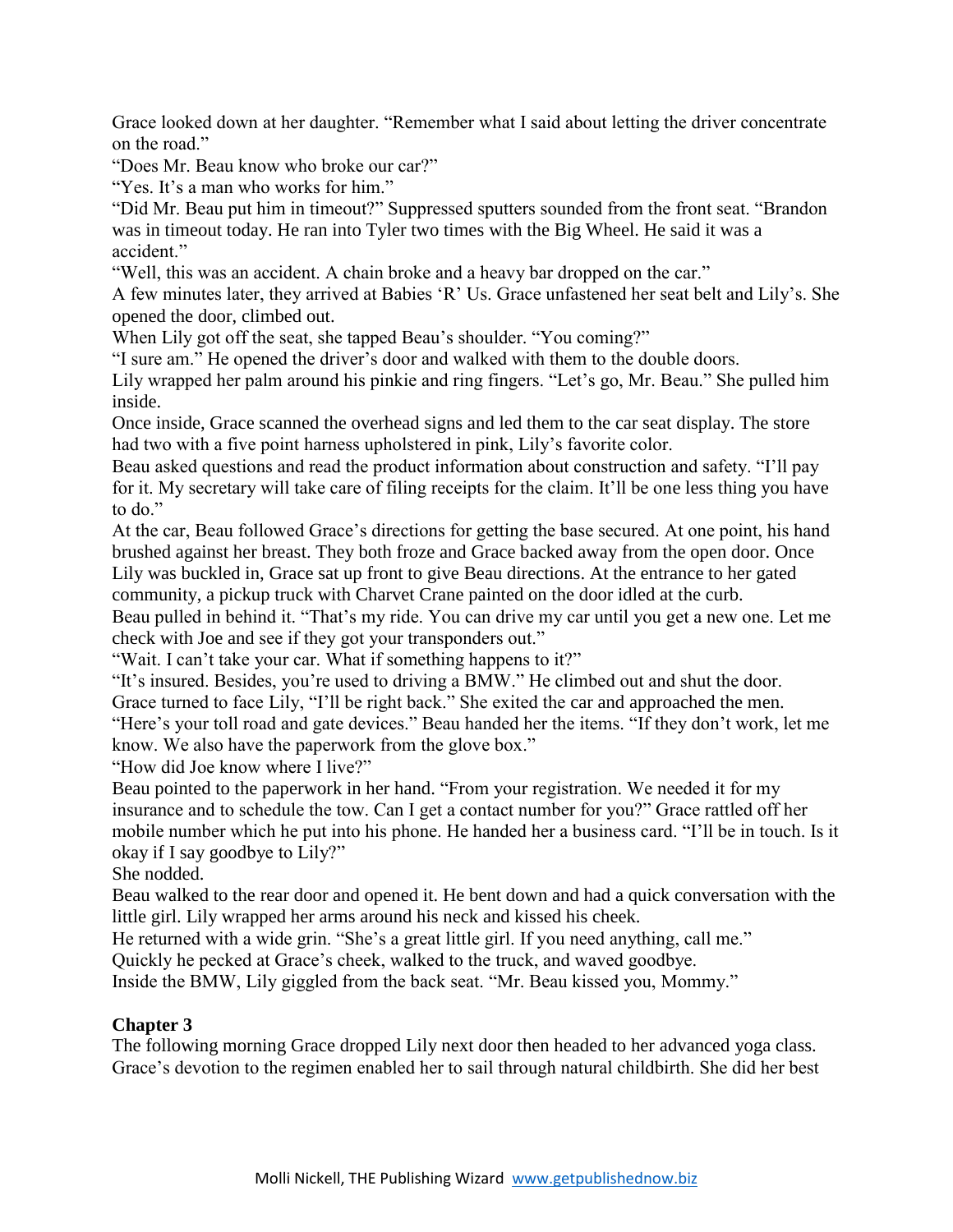not to miss this once a week class. She had started the program as a teenager when her mother claimed it was the only exercise that kept her body lithe and limber.

For Juliette IS THIS HER MOTHER'S NAME? HAVE WE READ IT BEFORE? is was probably a job requirement, like firefighters who LIFT WEIGHTS.do weightlifting.

AFTER CLASS, GRACE Upon her return, she entered the neighbors' screened pool enclosure and crossed HER NEIGHBORS' patio to the open French doors. Robert Chan read the newspaper at the breakfast table while his partner, Dr. Tariq Mahmoud, stood at his state-of-the art coffee maker.

As soon as she stepped inside, Robert stood and pushed his glasses up his nose. "You do not have the right to remain silent. Anything you say can and will be repeated. You do not have the right to consult your daughter. Do you understand your rights as I've explained them to you?" Grace laughed. "Should I also assume the position?"

"Yes." Tariq set a mug of foamy cappuccino on the table. "Sit your sweet tush down and talk." He sat next to her and tucked his long legs under the table.

"So Lily told you about what happened yesterday?"

Robert nodded. "Yes, but she waited until I was carrying three glasses of milk to the table. Then she said, Mr. Beau broke our car and kissed Mommy."

Tariq put his arm around his partner's shoulders. "I was so proud of Robert. He never spilled a drop despite screaming like a girl."

Grace related meeting Beau for the first time at speed dating, then the adult version of yesterday's accident, and the return home. "I wasn't expecting him to kiss my cheek before he left." Both men gave each other a secret smile. She eyed them. "What do you know that I don't?" Robert smirked at her over the rim of his coffee cup. "Lily told Mr. Beau he should kiss her mommy because she really, really needed it."

"Oh, my God."

Tariq patted her leg. "Your daughter is more determined than your friend, Alice, to find you a man"

\*\*\*

Two weeks earlier Grace had driven with Alice to a casino in Hallandale, Florida. In the car, her friend and colleague had the determined expression of a bounty hunter on the lookout for an elusive bond jumper. Alice had speed dated three times in the last year and urged Grace to give it a try.

RaceDate.com promised they would meet a minimum of ten local singles who were professionals between the ages of twenty-six and thirty-four. Grace registered as Gigi Black. The alias would keep her professional identity private to anyone she met. Alice was going by Ali for the same reason.

"Tell them you're a teacher, not a professor. A lot of men are put off by women with PhD's." "What about being a single mother?"

"If the guy doesn't appreciate that you pay your own bills and take care of your kid while working full-time, then you don't want someone who just fell off the stupid truck."

Upon arrival at the Mardi Gras-themed casino, they were greeted by a man dressed as a court jester. He held out his arm. A line of plastic beads hung from it like clothes on the line. "Are you ladies here for the corn hole competition?"

Grace jerked her head toward Alice. Corn hole?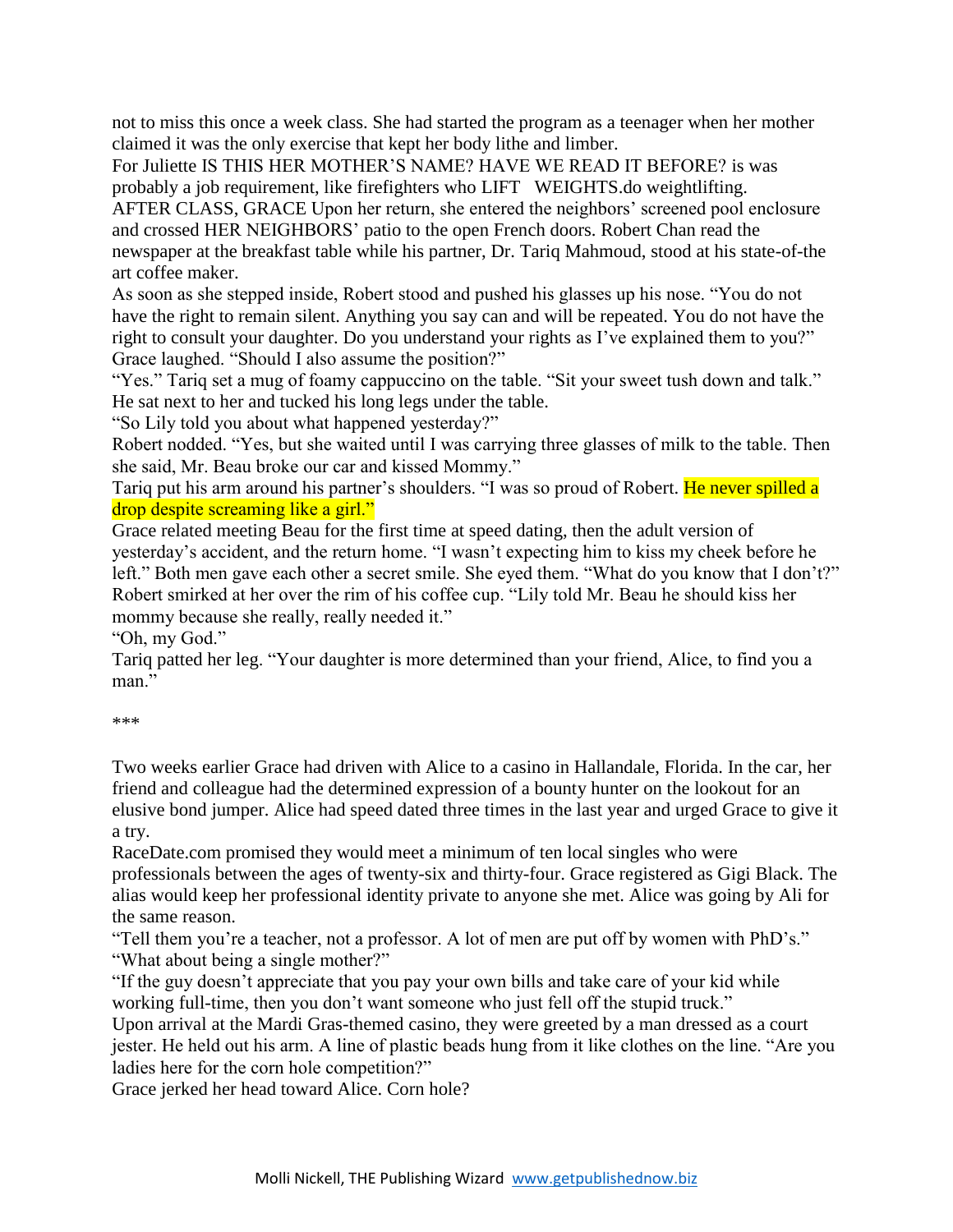Her friend waved off the beads and brushed past the jester. "I know where we're going." They hustled along carpeted walkways with bad lighting and a stale smell. Grace shivered in the chilly air conditioning and pulled her white denim jacket tighter. Old folks milled around the garish setting forcing her and Alice to walk in wide berths to pass them.

When they reached the bar, a perky blonde at a table with a RaceDate check-in sign marked their names off a list. She handed them adhesive name tags. "Please put these where they're easy to read." Next, she gave them a rectangle of printed card stock. "Here is your Race Card. There are some helpful hints on the back. Gigi, you're at table six. Ali, you're at ten. We'll be starting in a few minutes. You were the last to check in. Have fun and I hope you both find Mr. Right tonight."

Grace did a quick head count of the people in the roped off area. Counting her and Alice, there were twelve women and ten men. "They're two guys short. I thought there would be the same number."

Alice glanced around the room. "The hosts try to get even numbers, but some may have cancelled." She clasped Grace's elbow and steered her to the right. "Let's go to the bar and get a drink before we take our seats."

The bartender wiped the counter. "What can I get you ladies?"

Grace reached into her purse. "I'll have a Diet Coke."

Her friend ordered a dirty martini. As they waited, Alice leaned in close, as if she was about to impart state secrets. "Now remember. Don't hold your hands in your lap, especially with crossed wrists. It says you're closed off to meeting new people. Mirror his body. It means you're in sync with him. If he puts his ankle on his knee he's interested because his package is on display." "Are you serious?"

"It's Body Language One-Oh-One." Alice scanned a group of women huddled together. "The competition doesn't look too fierce tonight."

"I'm not sure about this, Alice."

Her friend's face tightened. "It's been four years since Michael died. You need to get back into the world of man-woman relationships. Speed dating is a no pressure way of doing that. It'll give you the practice you need to get involved with men again."

"I am involved. I have a close relationship with two men."

"Your  $\frac{1}{2}$  reighbors don't count. You need one who doesn't have a pride parade." "Are veterans out?"

The bartender slid their drinks toward them. They paid and headed to their assigned tables. Grace was at a two person pub table in the middle of the room. Alice's place was a bench along the wall with a chair and low table. The sound of a microphone being tapped quieted the conversations.

"Welcome, everyone." The blonde from the check-in read her clipboard to the attendees. "Please be respectful and write each date's name down on your Race Card, even if you're not interested. I'll collect the cards at the end of the evening. On Tuesday, you can check our website and communicate with your matches through our free online email. Gentlemen, please proceed to the first table on your Race Card."

The men shuffled around the room, checking the posted numbers. Grace smiled at the darkhaired man who sat down across from her. The bell rang to begin the first five minute date. "Hola, ah, hello. My name is Armando." He smiled with white Chiclet teeth and pointed to her left breast. "Heehee?"

Grace touched her name tag. "Yes, my name is Gigi. Where are you from originally, Armando?"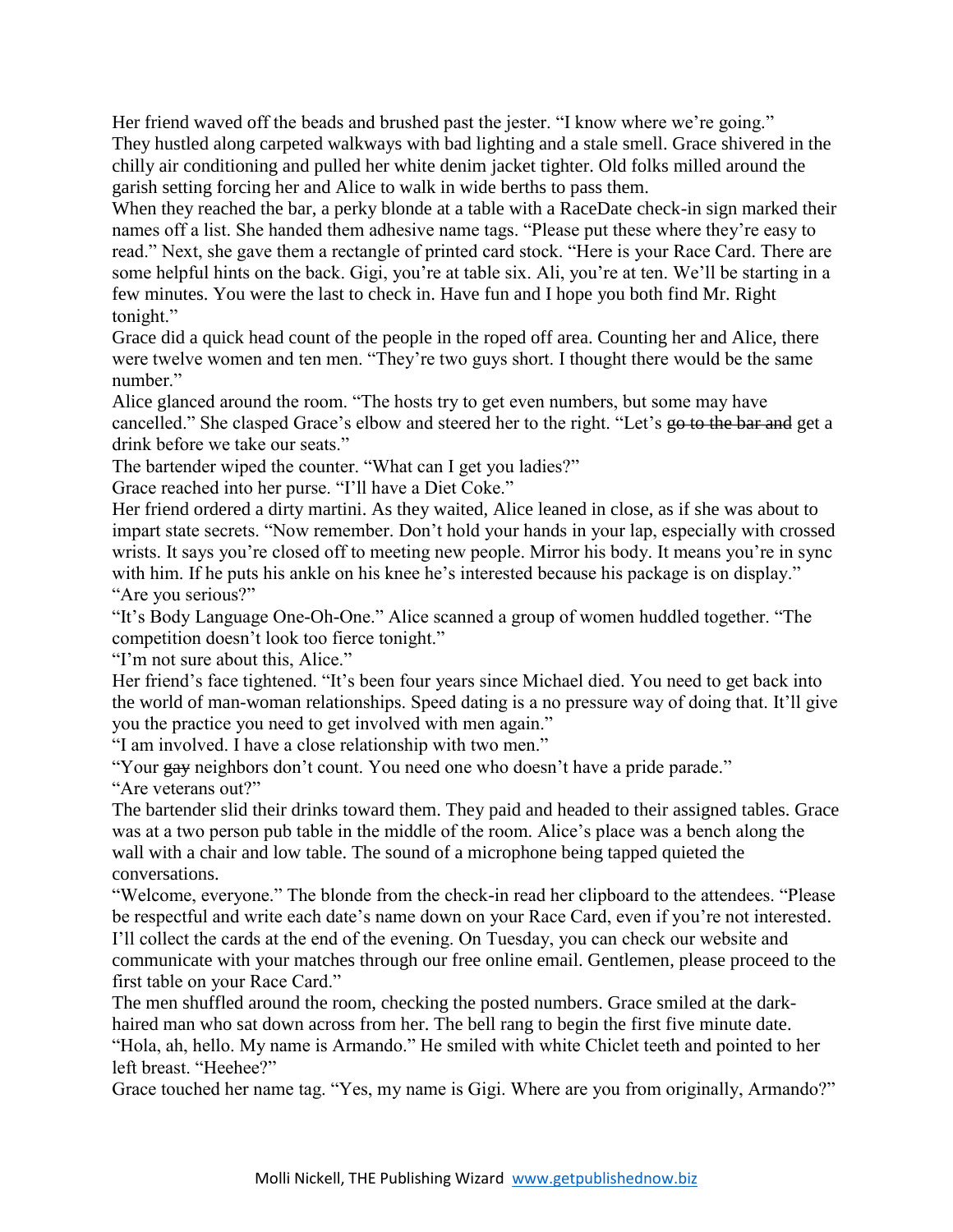"I am from Peru."

"How long have you been in the United States?"

"Two year."

"Your English is much better than my Spanish after two years. Could you speak it before you came?"

"Un poquito. A leetle." He glanced down at the writing on the back of his Race Card and read aloud from Good Questions to Ask. "What is your yob, I mean, job, Gi-gi?"

"I'm an English teacher."

Armando's face lit up. "You are tee-sure for peoples to espeak English?"

"No. I teach literature. What is your job?"

"In my country, I was el farmacéutico."

"You were a farmer?"

He regarded her with a look of indignation. "I was pharmacist in Lima."

"I'm sorry. Please forgive my poor translation."

"Ees okay. I study here to get license. Now I am pharmacy tech at CVS."

She and Armando chatted about the differences between living in Peru and the U.S. until the facilitator rang the bell. He thanked her and moved to the next table.

One down, nine to go. She smiled at the man who eased his right buttock onto the high seat across from her and glanced at his name tag. "Hi, Jake."

This date was a thirty-something guy with a round face, square body and no neck. "Hi, Gigi." He studied her with narrowed eyes. "You got any kids?"

"I have a daughter."

"When you gave birth did you have a C-section?" Before she could answer, Jake put his palms flat on the table. "Let me explain. It's been my experience that after a woman has given birth the natural way they're just not as tight as they used to be."

"Is that a problem for you?"

It was. Jake began a monologue on the quality versus quantity argument of penis size. After two minutes of lecturing her about sex being more than P in V intercourse, Grace conceded proportion wasn't important.

But even a glorious dick wouldn't give this guy an edge. Her eyes shifted to the facilitator. The woman's finger was poised over the bell as she counted down the seconds on her watch. "Sorry, Jake, but my daughter weighed ten pounds at birth. She was dragged through me like a marble through a straw." HAHAHA GREAT LINE!

After Grace's sixth dating session, there was a twenty minute break. She sat at Alice's table. "Allee, how's it going?"

"It's an interesting mix tonight. Anyone you're considering, Gi-gi?"

"Not yet." Not ever.

Alice stood and scanned the room like a meerkat on guard duty. "Has Scott been to your table?" "I haven't met anyone with that name."

"Well, he might be the one to change your mind." Alice fluffed her shoulder-length, curly dark hair, hiked up the elastic bodice of the strapless dress which almost covered her generous bosom, and sucked in her stomach. "I'm going to get another drink. Do you want anything?" "I'm good."

Her friend glided toward the men at the bar as if a mating call had sounded only sexpots could hear. Grace was free for rounds six and seven because of the unequal distribution of men to women. She stepped into a side hall to call her neighbors who were watching Lily.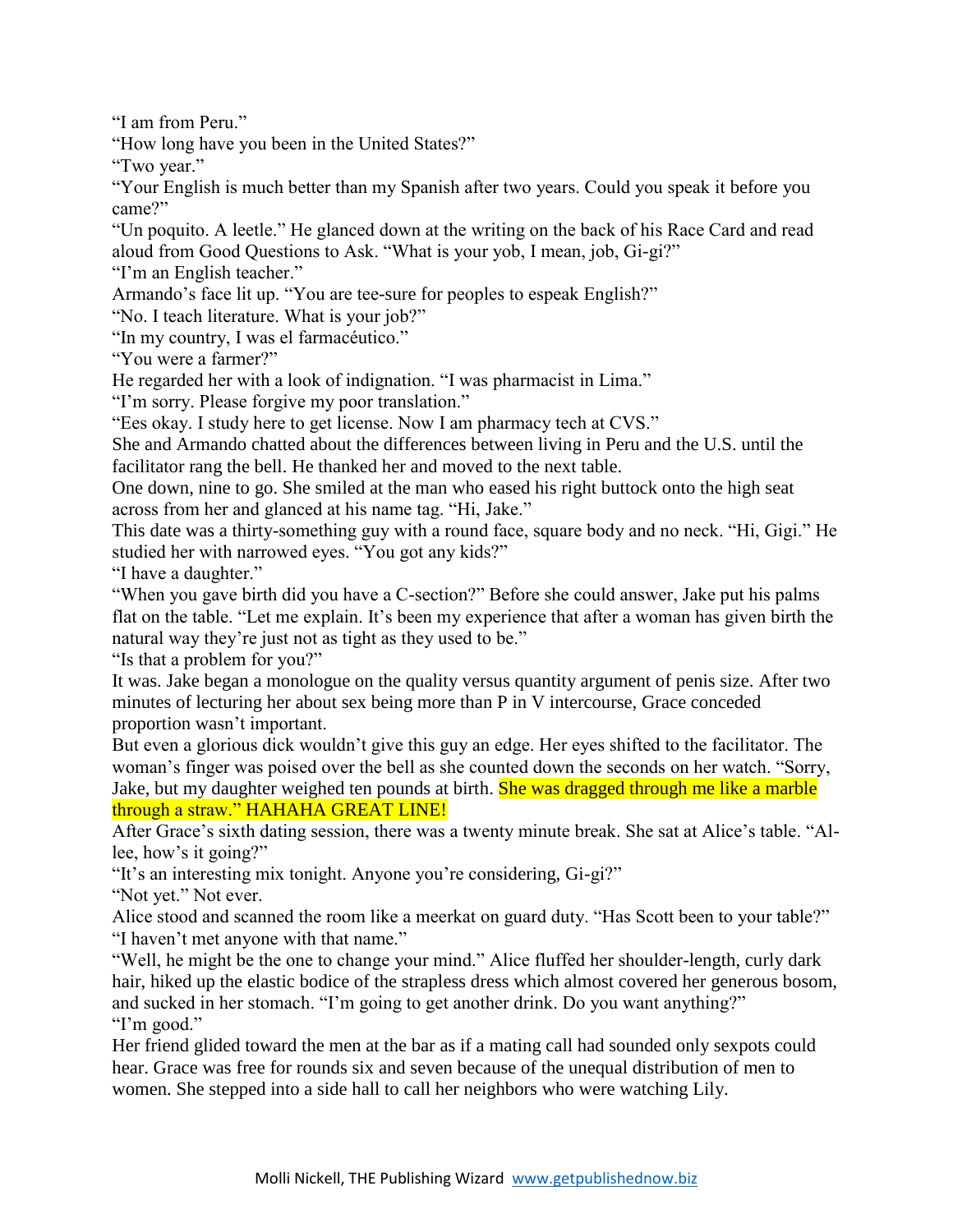Tariq, answered on the first ring. "Hi, Grace. Maxi and Lily are asleep. I think Erin WHO? is just pretending. Hold on, Robert wants to talk to you."

Tariq's partner came on the phone. "Have you met anyone good yet?"

"Not so far."

"Don't be too picky. After all, your clock is ticking. Remember what your mother said. The shortest time of your life is as a desirable young woman."

"I know." They talked for several minutes more. "I better go back inside."

She made a quick stop in the ladies room and ran a brush through her long blonde hair. The bell rang for the next round. A handsome, tawny-haired man sat at her table. The cashmere sweater he wore matched his blue eyes. His name tag read Scott. This was the guy Alice mentioned. She boosted herself onto the pub chair with a weak smile. "Sorry I'm late."

"No problem. You're worth waiting for, Gigi."

"I needed to phone my babysitter and check on my daughter." Grace waited. His slim, broadshouldered body didn't tense or lean away from her as if he had just fortified his position on birth control.

Instead he smiled. "How old is she?"

"Four. Do you have kids?"

"No kids. No ex-wife. Someday I hope to have both. I mean, I hope to have a wife, not an ex." She inclined toward him. "What kind of work do you do?"

"I'm a contracts attorney. I deal mostly with construction and real estate."

While she listened, the air seemed to crackle with invisible currents. By the time the bell rang, Grace regretted she couldn't talk to Scott more. Their conversation had been relaxed and effortless with an undercurrent Grace could not identify.

By the twelfth and final round, she was tired and ready to go home. The tall man who sat down across from her wore jeans and white dress shirt with the tail hanging out. She plastered on a fake smile. His name tag read Beau. He gave her an infectious grin. "I've been waiting all night to get to your table."

Grace opened her palms wide. "Well, here you are."

"Here I am."

Grace waited. Beau rubbed the back of his neck as if he had used up all his lines and didn't know what to say next. Several long seconds of silence descended.

"How did─"

"Are you─"

They both fell silent.

"Sorry, Beau. What were you going to ask?"

"Are you a native Floridian?"

"Born and raised. You?"

"We moved here when I was seven." He crossed his thick arms on the tabletop. "Have you TRIED done speed dating before?"

"This is my first time."

"Mine, too."

She licked her dry lips. Beau's eyes followed her tongue. Heat rose in her cheeks. "What was the worst question you were asked tonight?"

"She wanted to know my annual income last year."

Grace laughed. "What did you say?"

"Only my accountant and the IRS know for sure. What was your worst question?"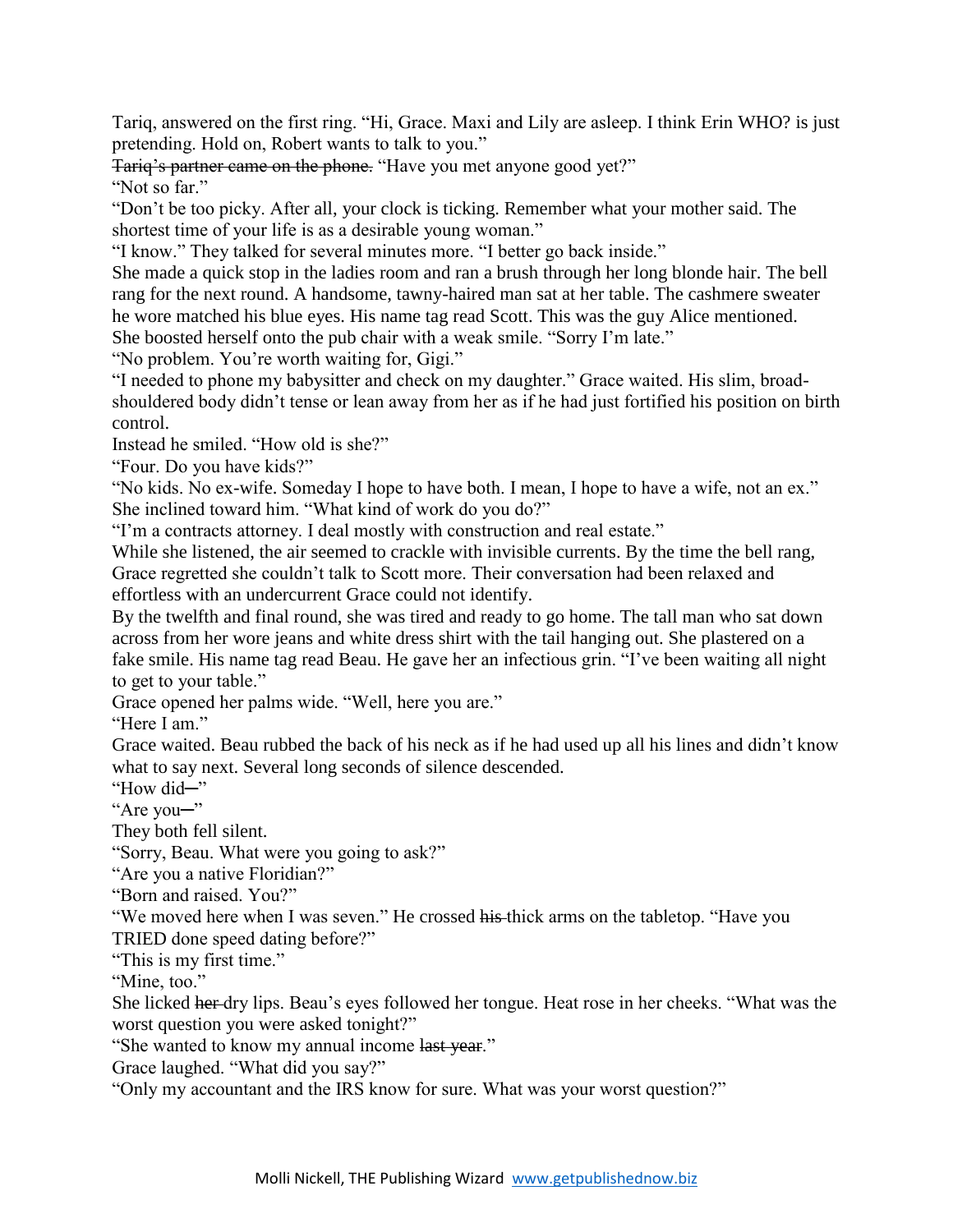"He asked if I knew he could pick up any woman in this room, including me. I said he could but only if it meant lifting me off the ground."

Beau chuckled. "Good comeback."

"Thank you. What's the worst pickup line you've ever used on a woman?"

"You mean other than saying I've been waiting all night to get to your table?"

She laughed. "Yeah, other than that one."

By the time the bell rang to signal the end of the dating rounds, Grace had enjoyed talking with Beau. Like Scott and Armando, he was a nice man. Too bad I'm not going to HAVE DINNER date someone I talked to for only five minutes. **IF THAT IS HER TRUTH, WHY IS SHE** SPEED DATING?

On the drive home, Alice twisted in the passenger seat. "What did you think of Scott?" Grace's eyes shifted back to the road. "He was okay."

"Come on. You have to admit he's perfect boyfriend material. Blonde, buff, and straight. He's got a good job with a respected law firm. Never been married, although he was engaged two years ago. He broke it off when he found his values and hers didn't mesh. He owns his own condo and a Lexus with less than forty thousand miles on it."

"Did you ask him how much money he made last year?"

"No, but it's not a bad question." Alice leaned back and stared out the windshield. "Scott is like an urban legend. The only thing to make him more perfect would be confirmation he's good in bed. He had only one possible negative."

Grace chanced a quick glance at her friend. "What?"

"I asked if he had ever voted Republican and if he had, what were the extenuating circumstances? The bell rang before he could answer."

Grace smiled. "Now we'll never know."

"We might if he matched one of us. Did you mark him on your Race Card?"

Grace sighed. "I didn't match anyone. I'm sorry, SORRY FOR WHAT? but speed dating's not for me. I need to develop a deeper connection with someone, especially since I have Lily to consider. THEN WHY WAS SHE THERE? What about you? How many men did you pick?" "Two."

"Which ones?"

"Well, Scott, of course. I'll take my chances he's a liberal and not a conservative. And I matched Armando, the guy from Peru. I loved his smile."

Grace told Alice about Jake's penis problem. "I can't believe the first thing he wanted to discuss was my vagina."

"That's why it's good to go speed dating with someone. You get a different perspective on people. Maybe God blessed him with a Gene Simmons tongue to compensate for the shortage down South. since he shorted him down south."

The one other WHO IS THE OTHER man who piqued Grace's interest was her final date, but Alice didn't mention him. DOES IT MATTER WHERE SHE IS? She turned the car her friend's driveway.

"What about Beau?"

Alice rummaged on the floor for her purse then looked thoughtful. "Was he the one with his shirttail hanging out?"

"That's him." UH HUH

Alice winced. "Yeah, that was a deal breaker for me."

SPEAKER ID HERE: "You passed on a guy because of the way he was dressed?"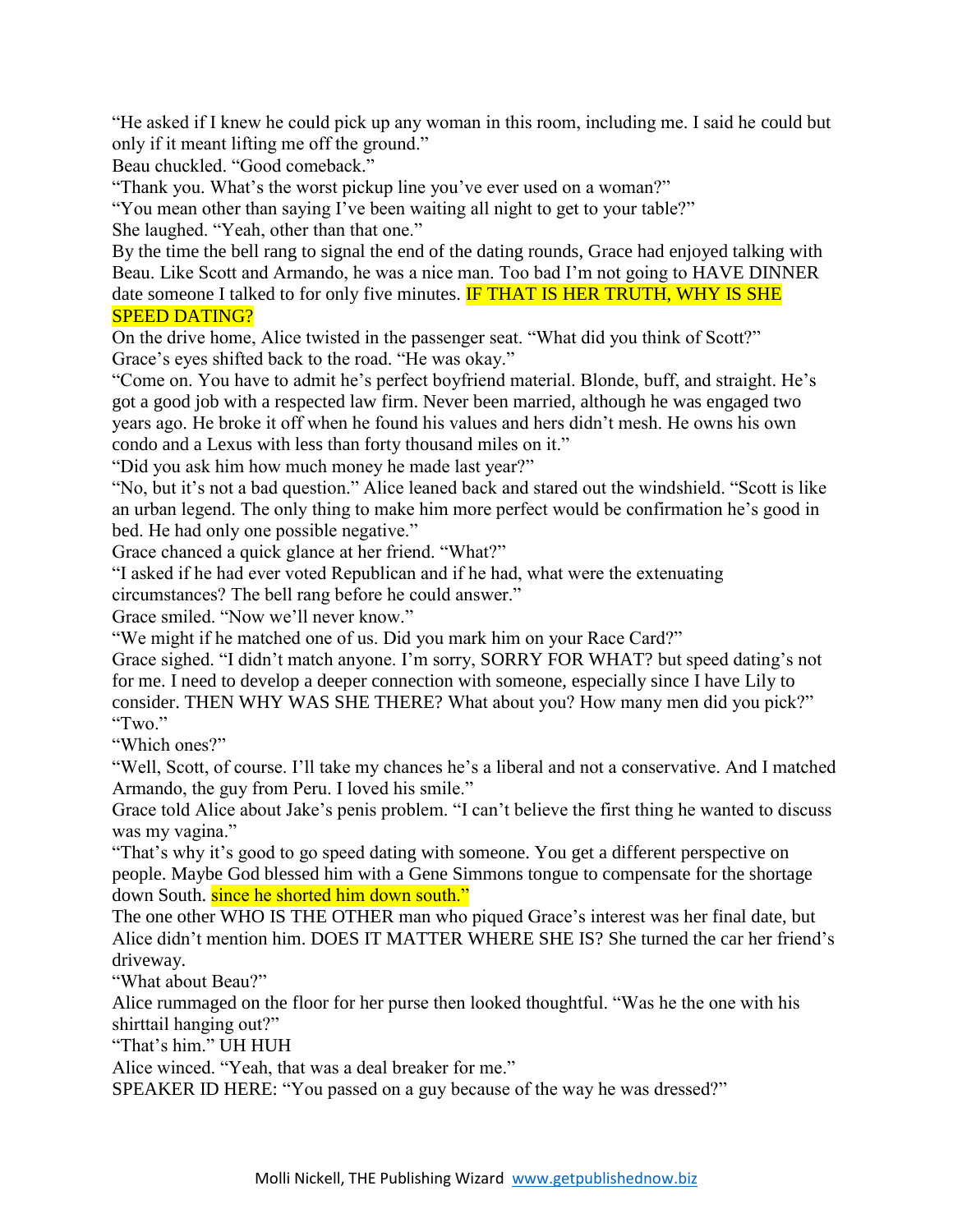"That and he's a registered Republican.

He VOTED FOR OBAMA, TWICE, BUT THAT DIDN'T COMPENSATE FOR THE SHIRT. did vote for Obama's re-election, but it wasn't enough to compensate for the shirt."

SKIP TO SEX IN THE GARAGE (with a one-chapter set up)

Chapter 4

On the Saturday following the accident, Grace entered the kitchen from the laundry room and found Lily with her cell phone. The little girl spoke into it. "I'm gonna see Santa today." Grace halted with an armload from the dryer. "Who are you talking to?"

"Mr. Beau." Lily turned back to the phone. "Mommy's here." She thrust the device at her mother.

Grace put the warm towels on the tabletop and lifted the phone from Lily's outstretched hand. "Hello."

"Hi." His voice sounded deeper and huskier. Her heart raced. "I'm calling with some bad news." She sighed. "What now?"

"I've spoken with my insurance company. They're willing to reimburse you the maximum blue book value of your BMW plus the replacement of the car seat."

"So what's the bad news?"

"The total falls short for a new BMW. You could get a used one, though."

"I don't want another one. I did some research last night and I'm interested in an SUV. How much will I be reimbursed for my car?"

Beau told her. She was silent.

"Grace, are you still there?"

"I'm here but disappointed. That's less than I thought."

"Listen, I could—"

"Don't worry, I'll work this out." *Unlike my mother, I will not have a man buy me a new car for favors in return.*

"I was going to offer to take you to my brother-in-law's Toyota dealership for a family-andfriends discount."

"You can do that?"

"Considering all I've done for him and my sister over the years, it's the least he can do for me." Grace thought for a moment. "I'll accept your help, but not your money."

"Would you be available this afternoon? You'll get a check next week and should have a vehicle picked out."

She glanced down at Lily who sat at the table and colored with markers. "I made a promise to take someone to see Santa today."

"I wouldn't mind seeing him myself."

Grace laughed. "Are you going to tell him what you want for Christmas?"

Beau's voice went soft and velvety. "If I thought he could make it happen, I'd even sit on his lap."

Neither of them spoke. Grace broke the silence first. "Where's the dealership?" "Where's the Santa Claus?"

Grace and Beau agreed on a plan then she ended the call.

Lily didn't look up from her artwork. "Are we gonna see Mr. Beau today?"

"He's picking us up after your nap."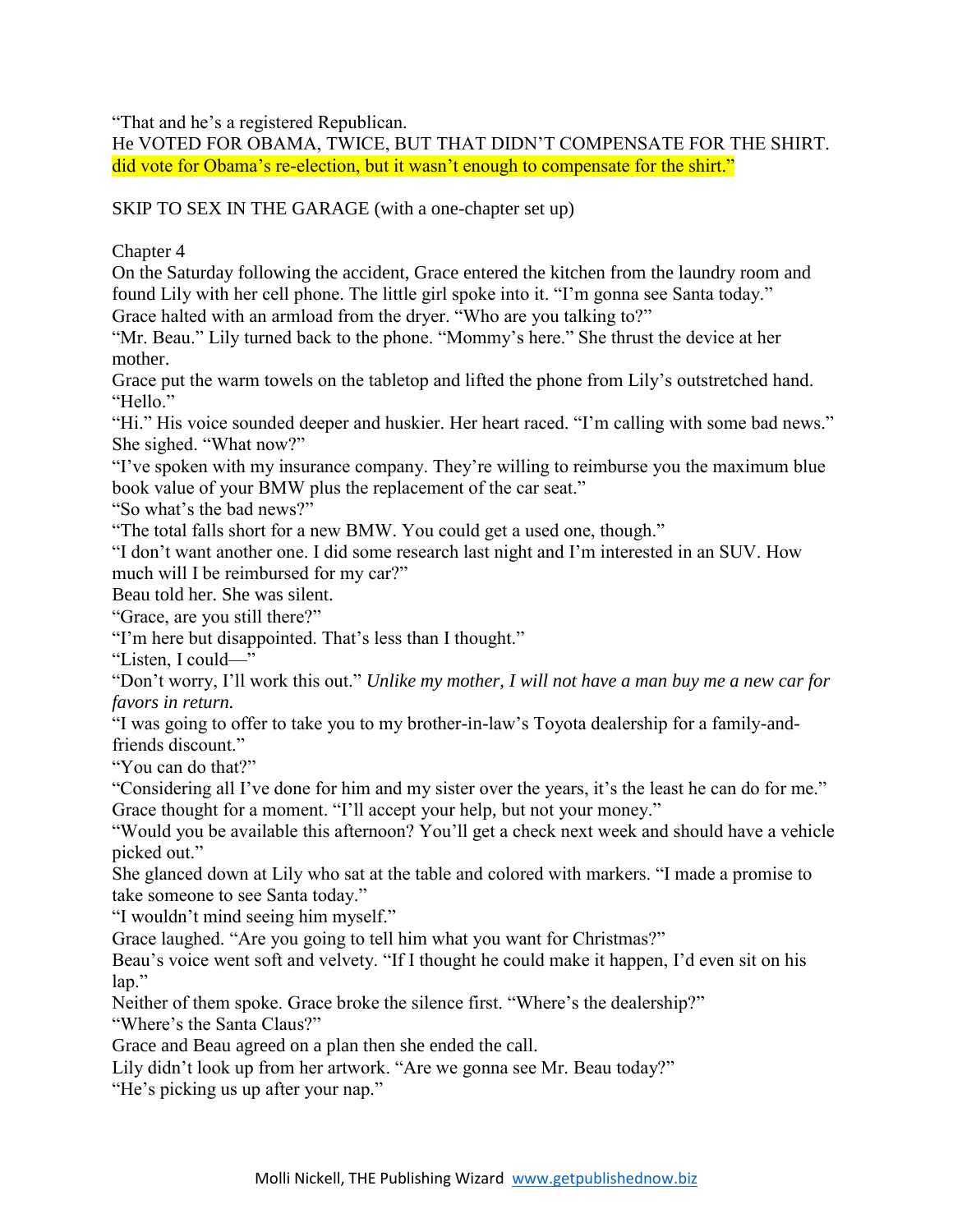"And Santa?"

"We'll see him after we look at a new car." The little girl said nothing but a smile lit up her face.

\*\*\*

At one forty-five, the doorbell rang. "It's him." Lily ran to the foyer.

Grace's heart hammered. She wiped damp palms on her thighs before she opened the door. Beau was dressed in jeans and a red cotton Henley shirt with the sleeves pushed up his thick arms. "Come in." She took a step back and moved Lily to stand beside her.

Beau filled the doorway and looked around the front hall which opened into a formal dining room and living room. A bank of sliding glass doors stretched across the far wall. The pool and

patio were on the other side.

"I've never been in this development before. You have a nice place."

Grace locked the door and stepped around him. "Thank you. Let me get my purse."

Lily led him by the hand to the living room.

"See our tree. Last year it had red lights and bows. Robert said it was Christmas hell." Grace scowled at her daughter. "Lily."

The little girl ignored her mother. "I like white lights more better." She cupped the bottom of a shiny, azure ornament in the palm of her hand. "We got this color. The store didn't have pink. I love blue balls. Do you, Mr. Beau?"

His eyes bulged. "They look nice."

Grace took her daughter by the hand and headed toward the garage. "Let's go."

\*\*\*

At the dealership, a dapper, older salesman named Harry offered to take Grace for a drive in the Highlander after he explained all its features.

She turned to Beau. "We'll need the car seat."

"I can stay here with her while you do the test drive."

Lily's face fell. "I don't wanna do a test."

Grace put her daughter in a nearby chair. "You sit here while I talk to Mr. Beau." They moved a few feet away with their backs to the child. "Don't take this the wrong way, but I don't know you."

"I understand. It's just that getting the seat transferred would probably take longer than the test drive. What would make you feel comfortable leaving her here with me?"

She looked at Lily who hugged her backpack to her chest and pleaded with her eyes. "Give me the car key." Beau gave her the BMW fob. "Give me your wallet." He emptied his pockets into her palm. "Promise me you won't move from this spot."

He placed his hand over his heart. "I promise."

She walked back to her daughter. "While I'm gone I want you to stay right here with Mr. Beau." Harry returned with the key for the Highlander and a dealer's plate. "We won't be gone long and I told the gals in the cashier's office to keep an eye on her." Two women behind a half-glass window waved.

Upon their return twenty minutes later, Beau sat in front of Lily while she stood on the seat of a chair behind him. She combed his hair with a pink toy brush. Her other little hand smoothed the top of his head. His eyes were closed and he appeared to be asleep.

Lily put her lips close to his ear. "Mommy's here."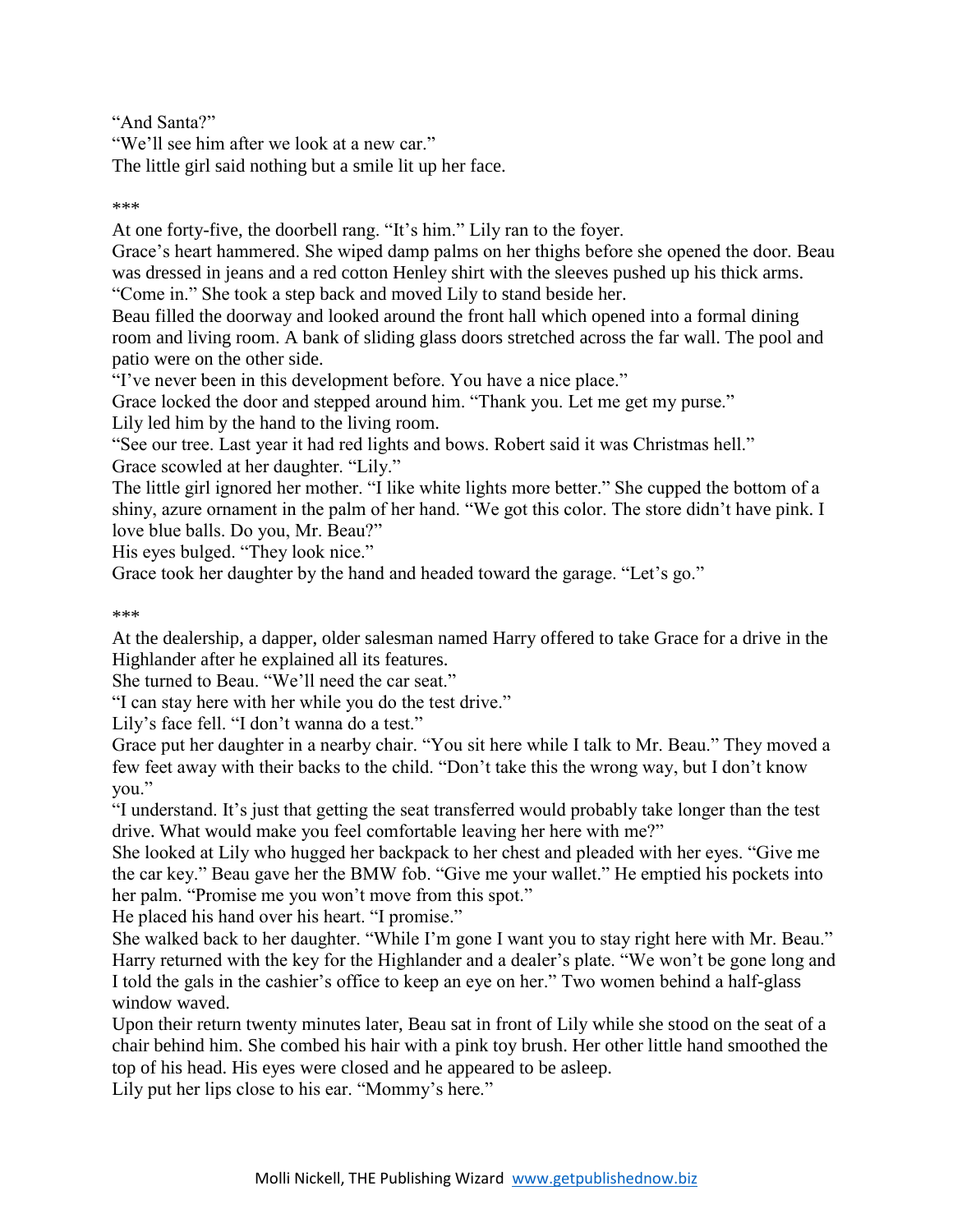Beau's lids snapped open. He twisted around to face his pint-sized stylist. "That felt good." "'Cause you don't have skin like him." Lily pointed to the bald salesman. "Why's he called Hairy?"

With a straight face, Grace faced Hairy/Harry. "Let's go talk price in your office." "Well, actually—" the salesman said.

Beau came forward. "I spoke with Tom and he agreed to accept the insurance settlement if you were okay with last year's model."

Grace looked between the two men. "I guess I have papers to sign."

Two hours later, they waited in the center of the mall. Santa's red and gold throne was on a platform surrounded by poinsettia plants and large fake presents. The bearded St. Nick was dwarfed by an artificial Christmas tree decorated with basketball-sized ornaments which rose thirty feet toward a glass ceiling. When it was Lily's turn, she marched up the white wooden stairs. After being seated on Santa's lap, her monologue began. Beau and Grace waited by the exit gate. Lily's arm shot out toward them. Santa nodded.

Beau waved back. "Did you see her point us out?"

*Oh no.* "Uh-huh."

Lily chattered more. The red-suited man looked at Grace and Beau again. At last, she finished and climbed down. She flapped a goodbye to Santa who laughed and waved his gloved hand. Beau lifted Lily into his arms after a helper elf escorted her out. "Is Santa going to bring you what you want for Christmas?"

"He's gonna try. Mr. Beau, you wanna come to our weenie roast? Mommy, can Mr. Beau come? I'll show him how to cook 'em."

"He might have other plans for dinner tonight."

Beau shook his head. "No plans. I'd like to learn how to roast weenies."

When they arrived back at Grace's house, he brought in a bundle of wood from the garage and started a fire in a metal bowl on the patio. When the flames died down, the adults sat in cushioned aluminum chairs pulled close.

Lily stood between her mother's knees and held a grill fork with one hot dog over the red embers. "Don't let it touch the fire, Mr. Beau. The weenie gets black. That's yucky. Turn it when it bubbles."

Beau's fork had two dogs skewered on it. "I haven't done this since I was a kid. Lately, I've just barbecued them on a grill."

"This is way better. Mommy does good things with weenies."

Beau chuckled. "Does she? Like what?"

Grace kept her eyes on the fire.

"She can make an ocka-pus."

"A what?"

Grace lifted her gaze. "I cut slices part way up and grill it. The ends curl to look like an octopus." Following a dinner of hot dogs, potato chips, store-bought coleslaw, and baked beans, Lily taught Beau how to play Uno. After the little girl won the game, Grace announced it was time for bed. Lily motioned Beau to bend down. He squatted in front of her. "Thank you for our new car."

"You're welcome"

"And for seeing Santa."

"I enjoyed it, too."

She threw her arms around Beau's neck, squeezed tight, then ran down the hall to her room.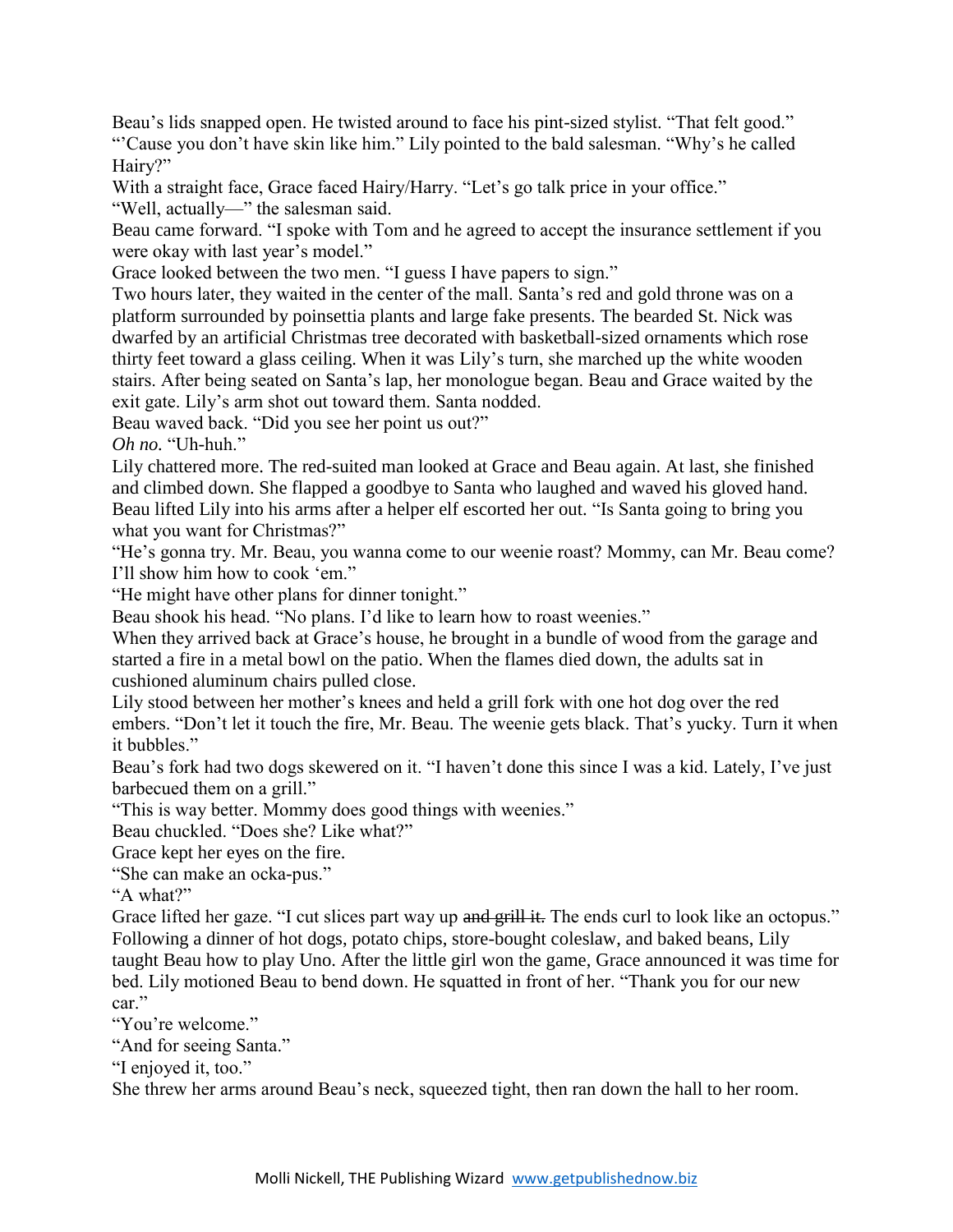Grace said, "You don't have to wait around while I get her ready for bed." "If you don't mind, I'd like to stay and talk to you about something."

## **Chapter 5**

When Grace returned, she found Beau in the kitchen. "What did you want to talk about?" "Would you go out with me?"

While Grace had gotten Lily ready for bed, she prayed for this. "I'd like to."

A wide grin lit up his face. "Great. I'll call you this week. We'll make plans for next weekend." "Will it be with or without Lily?"

"I enjoy her company but I'd like to take just you to dinner, if that's okay."

"Sounds great."

He looked at the door to the garage. "I left some blueprints in the back of the car. Are they still there?"

"I guess. I haven't opened the trunk."

Grace retrieved the fob from her purse. She turned on the garage light and hit the trunk button. Inside were several rolls of paper in plastic sleeves. After Beau located the right one, he closed the lid. His bold eyes gazed down at her. Without a word, he propped the blueprints against the bumper, curled his hand behind her head, and captured her lips. He groaned a low, seductive sound. The muscles deep inside Grace contracted. His hot tongue entered her mouth as he pulled her against him. She dropped the key fob and wrapped her hands around his neck. Their tongues dueled for supremacy. His touch ignited sensations from her breast to her groin. With a gasp, she broke contact with his mouth and threw back her head. Beau's erection pressed against her abdomen. Without shame, she rubbed back and forth against it.

*I want this. I need this.*

His hands gripped the sides of her waist and he lifted her onto the car trunk. She parted her knees and he stepped between them. With her lips pressed to his, she ran her hands over his shoulders, down his arms, up his back. Grace was so lost in him she didn't hear him speak at first. "We need…Grace…we need…to stop."

She put her hands on his cheeks and looked into his hooded eyes. "I want you. I need you." Her heart thudded so hard behind her breastbone it was almost painful. The only sounds were their labored breaths.

Beau searched her face. "Are you sure?"

She sighed with a desperation borne from four years of loneliness. "Yes."

He placed her feet on top of the bumper. "Stand up."

Grace wore black leggings and a hip-length white cotton jersey. She had switched her ankle boots for soft ballet slippers when they got home. She placed her hands on his shoulders and stood. He reached under her top and pulled the leggings along with her panties to her ankles. She pulled one foot out as he held her clothes down. Her slipper slid off. She sat bare-bottomed, on the cool metal of the BMW trunk. He unfastened his jeans. Her mouth went dry.

"Do we need this?" A condom package lay in his palm.

She nodded, grateful he thought of protection and had it with him. He tore it open and rolled it down his length. She leaned back on her elbows. Beau ran his palms along the tops of her thighs. When he reached the apex, his hand disappeared. Her back arched in pleasure. A sparking current raced from where his fingers worked magic. Her toes curled on the bumper. Beau scooted her hips closer. He slipped his arms under her knees. With a feral growl, he thrust forward. The feeling of fullness after so much emptiness was all it took to send Grace over the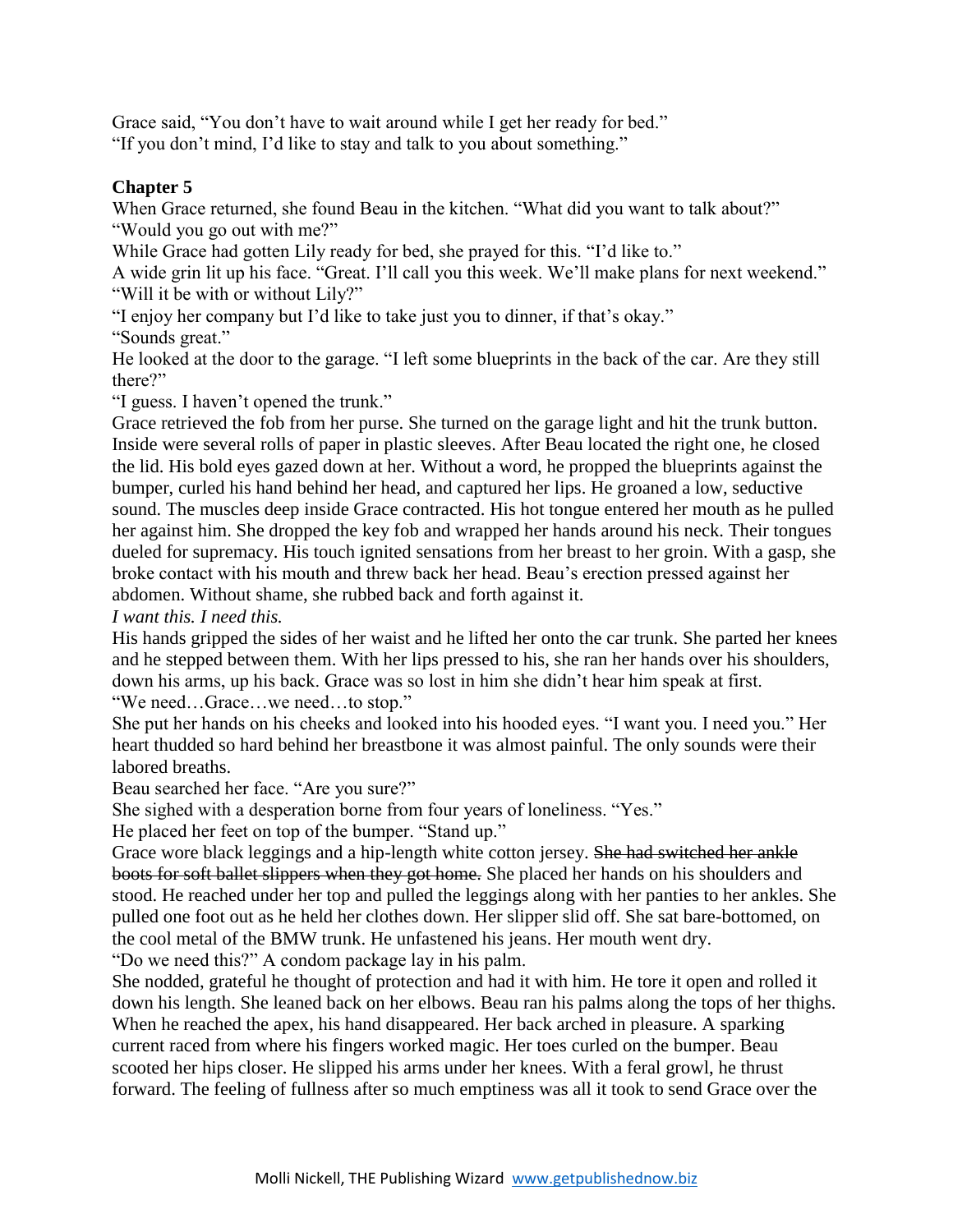brink. Beau plunged into her over and over. He bowed his back, gritted his teeth, and climaxed. When his shudders ceased, he released her legs, and collapsed on her.

The cold reality of what just happened hit Grace like a hammer blow. *I screwed him. In my garage. On his car.*

In her mind's eye, she pictured herself on the trunk. Knees sprawled wide. Lipstick smeared. Hair mussed. Panties and leggings wadded around one ankle. Her face flushed with heat. Beau raised up on his elbows and gave her a goofy smile. "And I thought Lily was full of surprises."

"Oh, my God, I hope she didn't wake up!"

They bolted upright as if they were Siamese twins connected at the chest. He stepped to the side. Head down, Grace put her foot into her leggings and panties. She slid off the trunk and wiggled her toes into the soft-soled shoe which lay on the garage floor. On the way to the door, she sashayed her pants up to her waist.

Beau's hand snaked out and halted her before she stepped inside. He listened with the alertness of a commando on the edge of enemy territory.

"I don't hear anything."

She sighed with relief. Lily was a sound sleeper unless sick or had a bad dream. Grace cast a wary glance at Beau. *Now I have to say good night to a man I just had sex with for the first time.* "Don't forget your blueprints."

He walked to the back of the car and picked up the roll. "Here's the key."

He tossed it in an underhand arc. She caught it and entered the house. He followed her to the front door. After crossing the threshold, he turned around. "Don't forget we have a date next weekend."

"I remember. Thank you again for your help with the car."

"You're welcome. I never appreciated my family discount as much as I did tonight. I'll have to check my finances to see what it'll cost me to get you into a real bed next time." He laughed and walked to his truck.

Grace shut the door and turned off the outside light. She dropped to her heels and covered her face with her hands.

*My God! What have I done?*

\*\*\*

Robert sent her a text the next morning. "Why was a Charvet Crane truck in your driveway until 10 PM?"

Grace answered back. Call you this afternoon.

Later, she dialed her neighbor's phone while Lily napped. "Is Tariq there?"

"We're both waiting to hear about yesterday."

Grace's voice broke. "Can one of you come over?"

"Uh-oh. I'll be right there."

She had the front door open when Robert hustled from his house to hers. His flip-flops slapped the brick pavers of her driveway. As soon as he saw her expression, he wrapped his arms around her.

After a soothing hug, he stepped back. "What happened? Do we need to call the police?" She shook her head. "No, nothing like that. Let's go into the family room."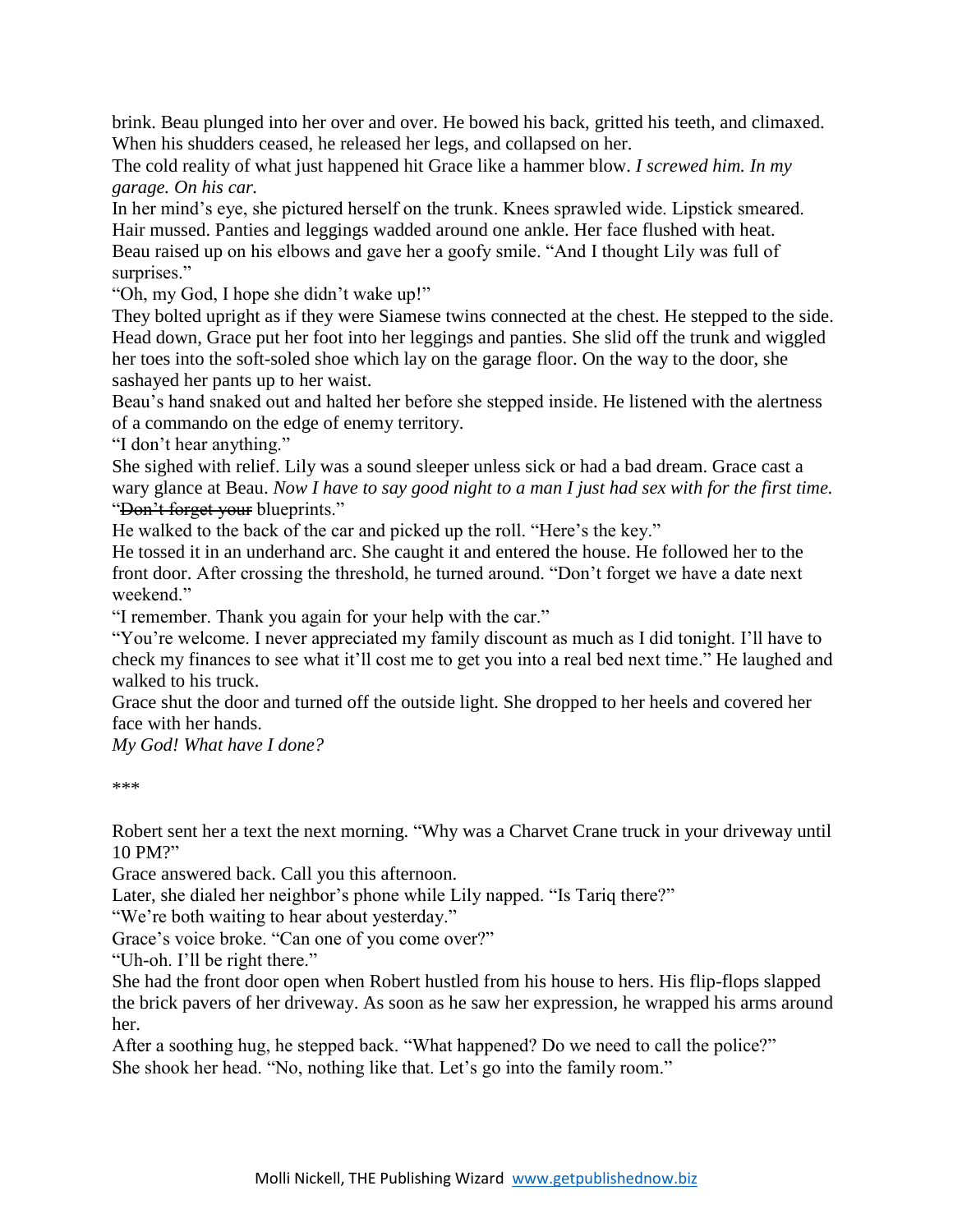Once seated on either end of the sofa, Grace told him about picking out the car at the dealership, the visit to Santa, and the weenie roast. She stared at her hands when she described what happened on the trunk of the BMW.

When she looked up, Robert grinned at her. "Well, it's about time. But why the garage?" She shrugged one shoulder. "I wanted to—"

"Bump his bumper, wet his dipstick."

"Robert!"

"Bend his tie rod, torque his nuts."

"Stop!"

Her outrage was ruined when she giggled.

"It's okay." He patted her knee. "You just wanted to feel like a woman again."

"But on his car?"

"It was a consensual act between two adults. Right?"

Grace nodded.

"So the place doesn't matter as long as it's not inside a shed display at Home Depot."

She cocked her head. Now it was her friend who couldn't look at her.

"Ro-bert?"

He flapped a dismissive wave. "What else upset you? I know there's more."

Grace repeated Beau's parting words about the cost of getting her into a bed next time. "After my mother's death, I found six luxury cars in a storage facility. I'm sure all of them were bought by her sugar daddies."

"But Beau doesn't know your history. It's not like he bought the car for you. You just got a friendly discount."

"I can't be with a man who expects I'll repay him with sex."

Robert's brow wrinkled. "You need to talk to him before you shut him out of your life." More than Beau's heedless remark, the intensity of her attraction to him bothered Grace. She was appalled by the loss of her long-nurtured control in the garage last night. It was like the lights of her familiar life shut off without a flicker. Now she had to blindly navigate an unknown expanse as her arms waved through the air for potential hazards.

"I'll talk to him. But I know what I have to do first."

When Lily awoke from her nap, Grace told her she needed to sign more papers for the new car. She left her with Robert and Tariq. At the dealership, two eager salesmen rushed toward her. "I dealt with Harry yesterday. Is he here?" She was informed that Sunday was his day off.

"Is Tom Lundquist in?"

Beau's brother-in-law was a tall, slender man with reddish-blonde hair and bright, blue eyes. He grasped Grace's hand in both of his. "I wasn't expecting to meet you today. Does Beau know you're here?"

"No. Can we talk in your office?"

By law, Grace had three business days to void the current sales contract. She insisted they renegotiate the out-the-door price of the Highlander without the brother-in-law discount. Tom placed her paperwork back in the envelope. "Grace, I'm okay with your insurance reimbursement."

"Thanks, but I know what a fair price for last year's model is. I'd feel better if I was not indebted to you. . . or Beau."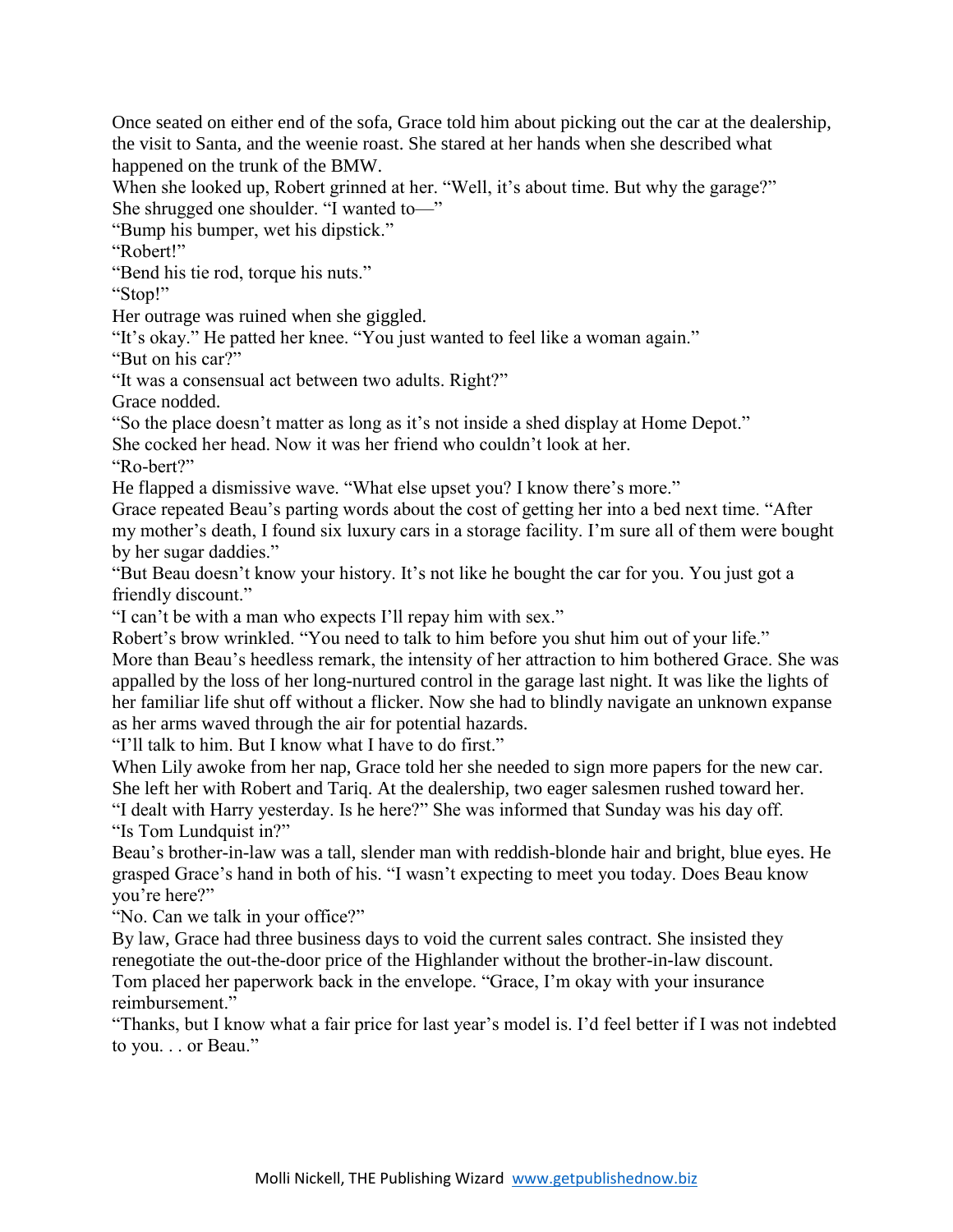Tom gave her a searching look. He printed out another purchase agreement with the new price. Grace handed over a check for the difference. He attached the bank draft to the contract. "You can take all this to the cashier's office."

Grace stood. "Thank you. I'll pick up the car as soon as I have the rest of the money."

\*\*\*

Beau called at three PM the next day. "Grace, what's going on? Tom said you were at the dealership yesterday."

"I wasn't comfortable using your family discount. I don't want to owe you anything." He did not respond for several long seconds. "Is this because of what I said Saturday night? I'm sorry. It was a bad joke."

"When will I get the insurance check? I want to return your car as soon as possible." Beau sighed. "It should be here on Wednesday morning. Are we still on for dinner Saturday night?"

She swallowed hard. "No. I don't think we should see each other again."

"But, Grace—"

"Goodbye, Beau."

COMMENT: Love this chapter.

Just a thought: Speak your dialogue out loud, always, to allow your ear to hear if it's realistic or not. People don't always, in fact, rarely speak in full sentences.

### WORD: TEXT TO SPEECH.

Also, watch for over explaining/describing. Trim extraneous words wherever possible to keep the story moving along at the crisp pace you have established with your characters. You don't have to tell your reader everything. They'll figure a lot out on their own. For example, when Lilly is on the phone with Beau:

You wrote:

"Mr. Beau." Lily turned back to the phone. "Mommy's here." She thrust the device at her mother.

Grace put the warm towels on the tabletop and lifted the phone from Lily's outstretched hand. "Hello"

You could tighten this with:

"Mr. Beau. Mommy's here."

Grace lifted the phone from Lily's outstretched hand.

"Hello"